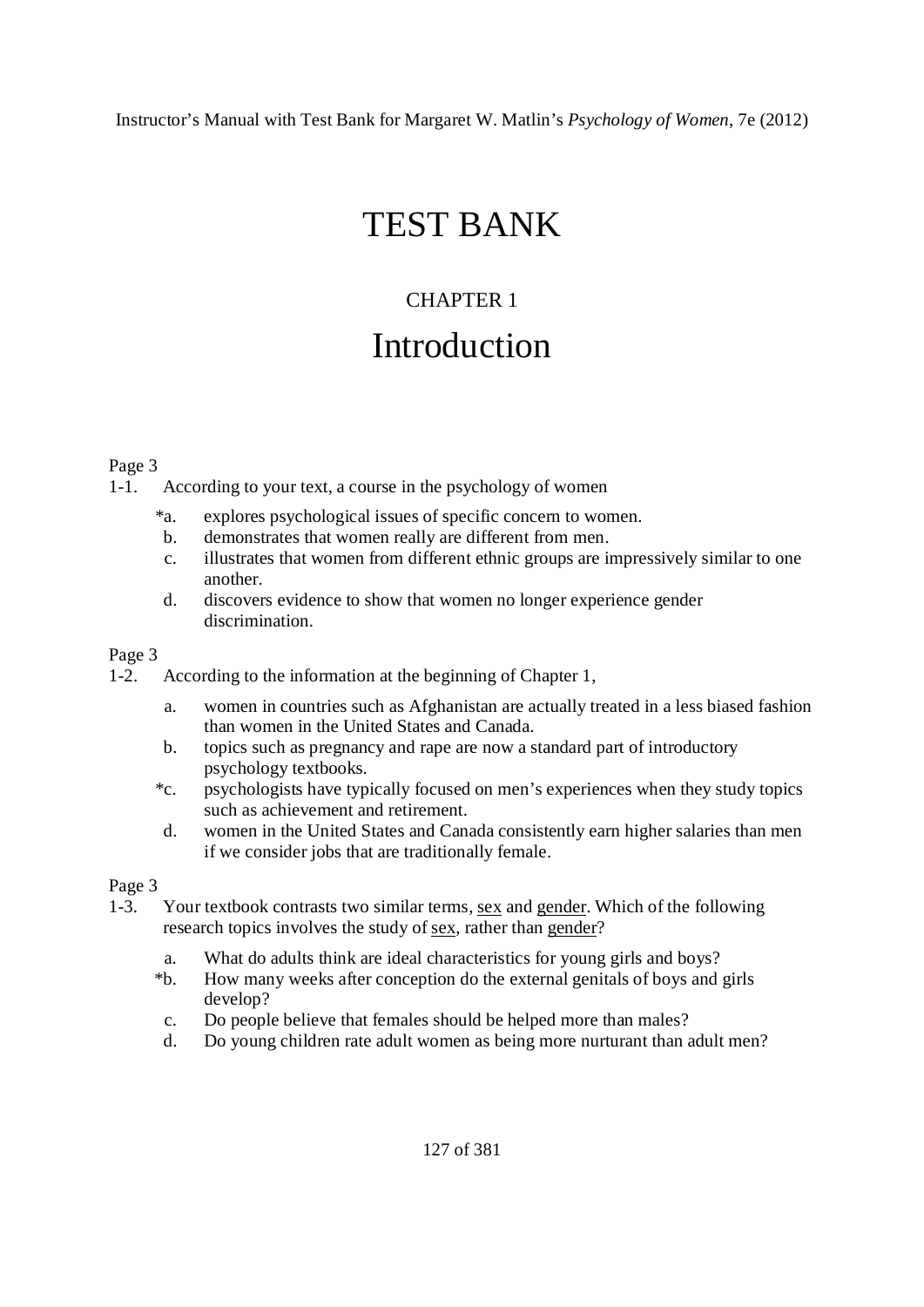Page 3

- 1-4. Dr. Chen has conducted a study about whether men and women differ in their honesty when taking an examination. According to your textbook's discussion of the terms sex and gender,
	- a. the title should be "Sex Comparisons in Honesty."
	- \*b. the title should be "Gender Comparisons in Honesty."
	- c. if Dr. Chen finds differences between men and women, call it "Sex Comparisons in Honesty." Otherwise, call it "Gender Comparisons in Honesty."
	- d. because the terms sex and gender are interchangeable, either title is acceptable.

Page 3

- 1-5. Which of the following statements is correct about the distinction between the words sex and gender?
	- a. Gender refers to biologically based categories, which are either male or female.
	- b. Sex refers only to sexual activity, and therefore the term sex chromosomes is not an appropriate phrase.
	- \*c. Gender refers to social categories and psychological characteristics.
	- d. The terms sex and gender are so distinctive that they are rarely confused with each other in the professional literature.

## Page 3

- 1-6. Your textbook discusses the difference between the words sex and gender. Which of the following differences is correct?
	- a. Gender refers to animals, whereas sex refers to humans.
	- b. Gender refers to children, whereas sex refers to adolescents and adults.
	- c. Gender is a narrower term than sex.
	- \*d. Gender refers to psychological characteristics, whereas sex emphasizes biological characteristics.

- 1-7. Which of the following students has the best understanding of the term, "doing gender"?
	- a. Alexei: "The phrase 'doing gender' refers to the process of conducting psychological research about gender comparisons."
	- b. Irina: "The phrase 'doing gender' refers to a specific kind of historical analysis, which explores how women have been left out of the standard accounts of history."
	- \*c. Sarah: "When people convey gender-related messages to each other—for instance, by the way they smile—they are 'doing gender.'"
	- d. Peter: "When people work for gender equality—for instance, in the workplace they are 'doing gender.'"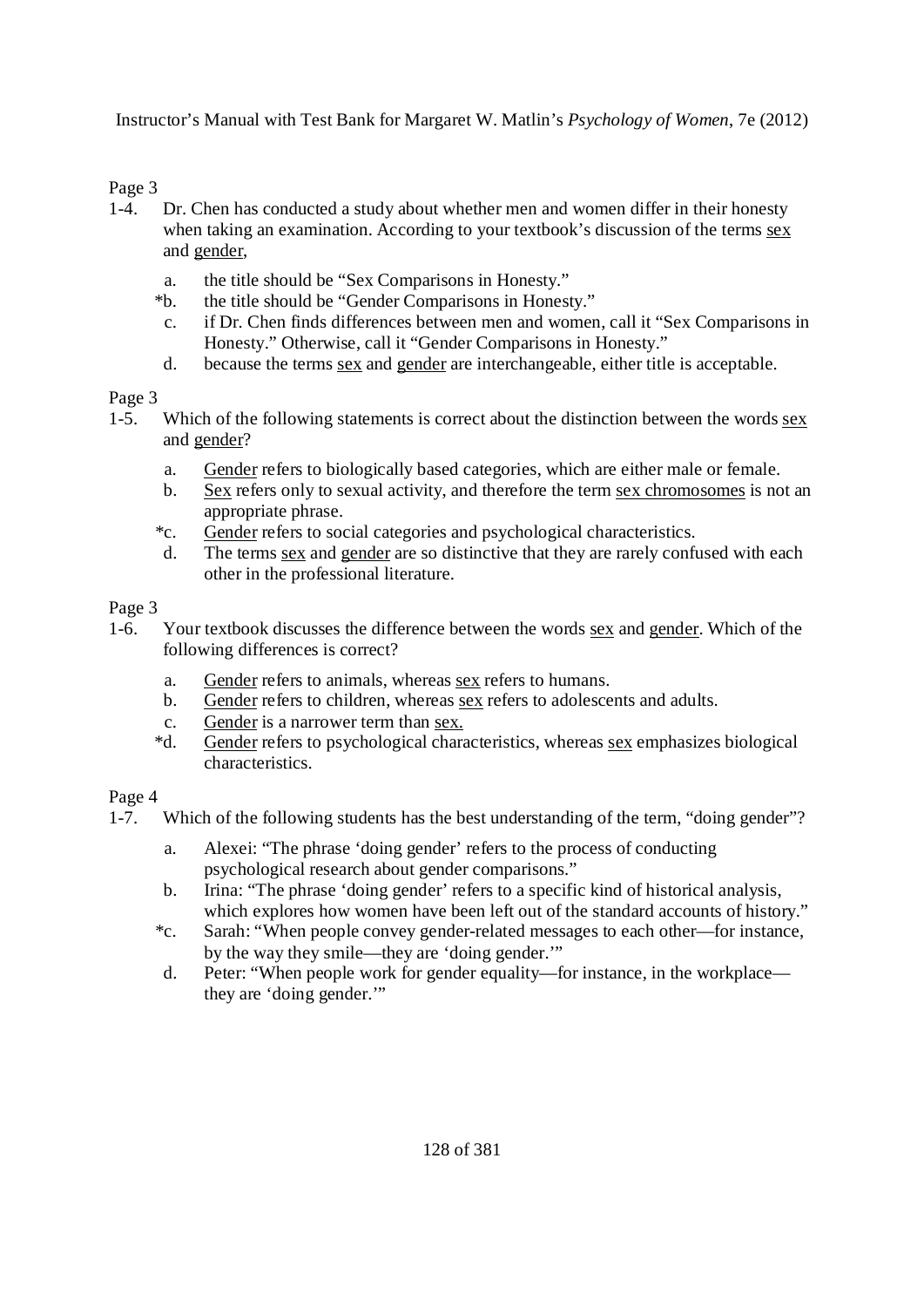#### Page 4

1-8. According to your textbook, the phrase "doing gender" means

- \*a. expressing our own gender, as well as responding to other people on the basis of their gender.
- b. conscientiously using the words sex and gender in an appropriate fashion.
- c. doing research that emphasizes gender similarities rather than gender differences.
- d. trying to be gender-fair in situations that would normally encourage gender-based discrimination.

#### Page 4

- 1-9. Suppose that you are trying to explain the phrase "doing gender" to a high school student. Which of the following statements would be most accurate?
	- a. "Men are more likely than women to 'do gender.'"
	- \*b. "When a female student meets a male student, she may smile and act very interested in him; this is an example of 'doing gender.'"
	- c. "'Doing gender' is a phrase that applies to our perception of other people, rather than how we ourselves act."
	- d. "The ability to 'do gender' is programmed into our genetic makeup, and our culture has little influence on the way we 'do gender.'"

#### Page 4

1-10. Which of the following is an example of sexism?

- \*a. Your next-door neighbor is saving money for his son to go to college, but he doesn't think that females should pursue higher education.
- b. A television interviewer addresses a man as "Samuel Munson," and she addresses a woman as "Cynthia Harper."
- c. A fabric store hires a man to measure and cut fabric.
- d. A company has an unwritten policy that they will not hire elderly people.

#### Page 4

- 1-11. Which of the following statements about sexism is correct?
	- a. Women cannot be sexist.
	- \*b. People are sexist when they are biased against men, as well as when they are biased against women.
	- c. If a researcher discovers that men score higher than women on a particular test, he or she would be sexist to publish these findings, even if the report is objective.
	- d. The terms feminist and sexist can be used interchangeably.

- 1-12. A sexist person would be most likely to believe that
	- a. men—as well as women—can be feminists.
	- b. women and men should be paid the same.
	- \*c. female high-school students should not be permitted to play football.
	- d. gender similarities are more common than gender differences.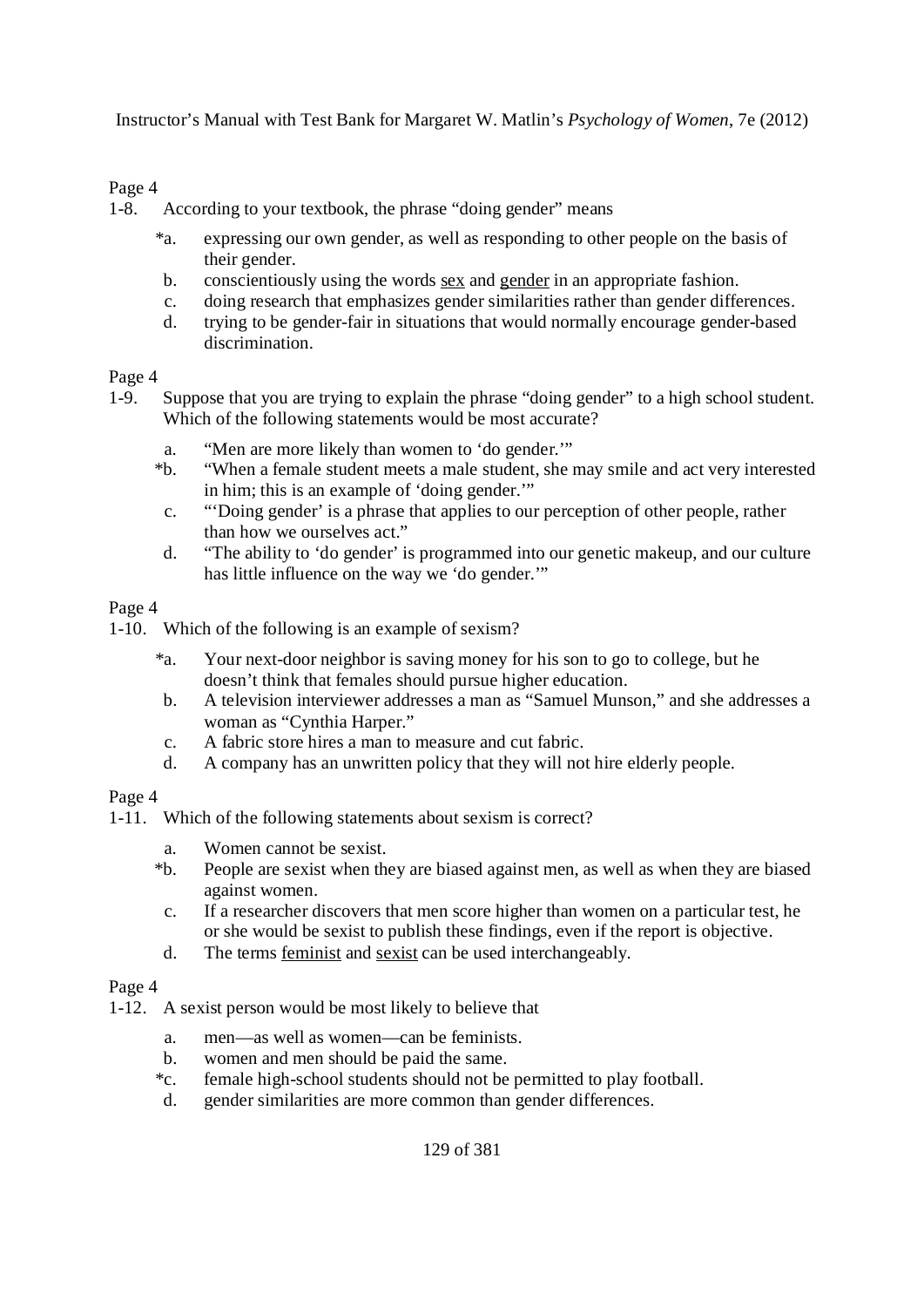#### Page 4

1-13. Which of the following examples best illustrates racism?

- a. Counselors who advise young Black women to be clerical workers, but young Black men to go into business
- \*b. People who assume that most young Native Americans are alcoholics
- c. Parents of a White college student who encourage their daughter to take courses about race relations
- d. Black high school teachers who encourage Black students to apply to colleges where the majority of students are Black, as well as colleges where the majority are White

Pages 4-5

- 1-14. Chris is respectful toward his female professors, but he often speaks rudely to the female secretaries at his college. Chris is most clearly demonstrating
	- a. ableism.
	- b. ageism.
	- c. sexism.
	- \*d. classism.

Pages 4-5

- 1-15. Cynthia is very polite to the principal at her daughter's school, but she is rude to the cleaning staff at this school. Cynthia is most clearly demonstrating
	- a. ableism.
	- b. ageism.
	- \*c. classism.
	- d. sexism.

Page 5

- 1-16. According to your textbook, the word heterosexism refers to
	-
	- a. a bias against individuals who are heterosexual.<br>\*b. a bias against individuals who are lesbian, gay, or a bias against individuals who are lesbian, gay, or bisexual.
	- c. a greater bias against lesbians than against gay males.
	- d. a positive attitude toward all intimate relationships, whether they are heterosexual or lesbian, gay, or bisexual.

- 1-17. Alicia doesn't seem to be concerned about a woman who just broke up with her lesbian partner, though she is very concerned about a woman who just broke up with her male partner. Alicia is most clearly demonstrating
	- a. sexism.
	- b. classism.
	- \*c. heterosexism.
	- d. cultural feminism.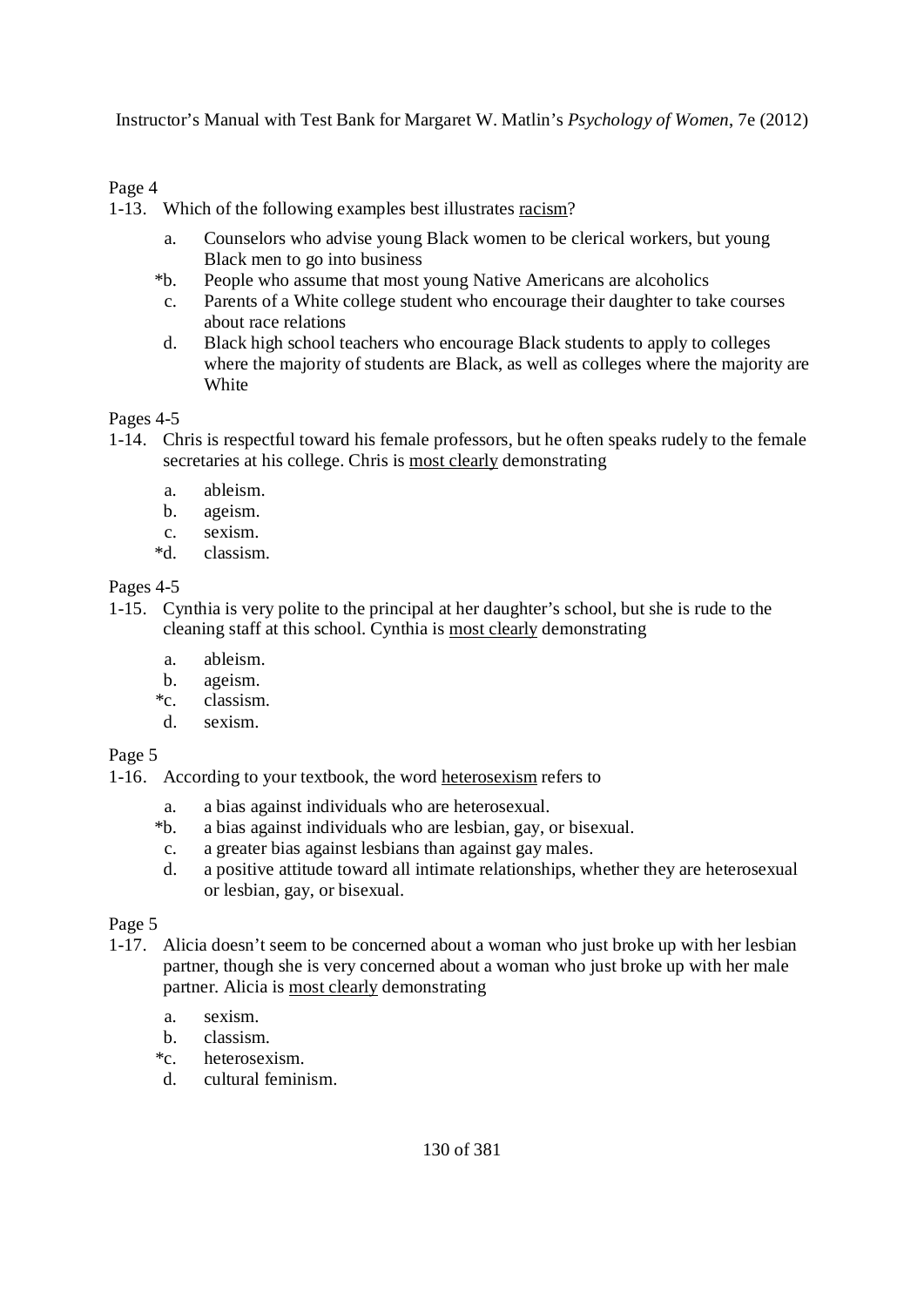#### Page 5

1-18. According to your textbook's discussion of the ageism, this term

- a. means that gender differences increase as people grow older.
- b. is limited to biases against elderly adults.
- c. is limited to biases against adolescents.
- \*d. is typically aimed at elderly adults, but it actually means biases based on a person's age.

#### Pages 4-5

- 1-19. Which of the following students best describes the role of social biases in the psychology of women?
	- a. Rickey: "The psychology of women examines how sexism influences women's lives; other biases are relatively unimportant."
	- b. Meisha: "Studies of either racism or sexism provide important information about the psychology of women, but the combined effects of racism and sexism are rarely discussed."
	- c. Keshav: "Although other social biases are sometimes mentioned, sexism and heterosexism are actually the only important issues for researchers in the psychology of women."
	- \*d. Andrew: "Understanding the psychology of women requires an examination of a number of social biases including sexism, racism, classism, heterosexism, and ageism."

#### Page 5

- 1-20. A feminist is a person who believes that
	- a. there are large gender differences, in terms of psychological characteristics.
	- \*b. women's ideas and women's experiences should be valued.
	- c. women should be granted more privileges and authority than men.
	- d. gender is much more important than race, as a psychological characteristic.

- 1-21. According to the definition given in your textbook,
	- a. a feminist is someone who believes that women should have privileges that are denied to men.
	- b. men cannot be feminists.
	- \*c. a feminist has a high regard for women and believes that both genders should be treated similarly.
	- d. the research shows that people who refuse to call themselves feminists are highly unlikely to believe in the principles of feminism.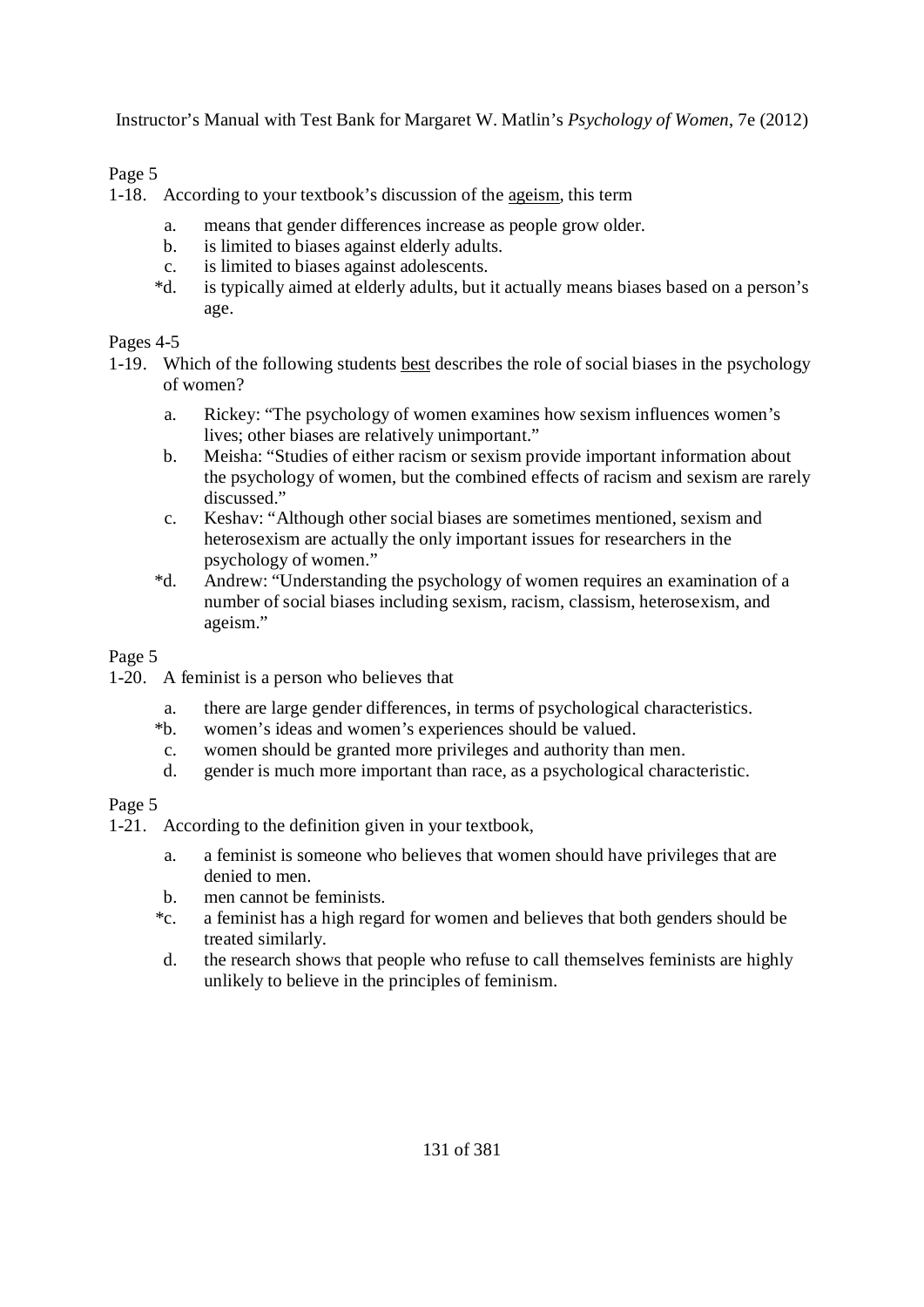Page 6

- 1-22. Polly believes that feminist goals can be best achieved by passing laws to guarantee women equal educational and workplace opportunities. Polly represents which approach to feminism?
	- a. cultural feminism
	- \*b. liberal feminism
	- c. radical feminism
	- d. women-of-color feminism

Page 6

- 1-23. Mayra and her feminist friends believe that having more women in world government positions will decrease the incidence of wars because of women's more peaceful nature. Mayra represents which approach to feminism?
	- \*a. Cultural feminism
	- b. Women-of-color feminism
	- c. Liberal feminism
	- d. Radical feminism

Page 6

- 1-24. Andrea works at a local women's shelter and believes that eliminating violence against women requires major changes in society. Andrea most likely would be considered a
	- a. cultural feminist.
	- b. liberal feminist.
	- c. women-of-color feminist.<br>\*d. radical feminist.
	- radical feminist.

Page 6

1-25. A student who calls herself a "women-of-color feminist" is most likely to say,

- \*a. "A Black woman with a disability has a different kind of life than a White woman with a disability."
- b. "To understand the experiences of women of color, we must first think about White women's experiences, and then make careful adjustments."
- c. "A Black woman's experiences are very similar to a Latina woman's experiences."
- d. "Feminists from all ethnic groups have almost identical ideas about how to improve the treatment of women."

#### Page 8

1-26. According to the similarities perspective on gender,

- \*a. men and women are quite similar to one another.
- b. men are quite similar to one another, but women are quite different from one another.
- c. men are quite different from one another, and women are quite similar to one another.
- d. men are quite different from one another, and women are quite different from one another; however, we construct similarities within each gender.

132 of 381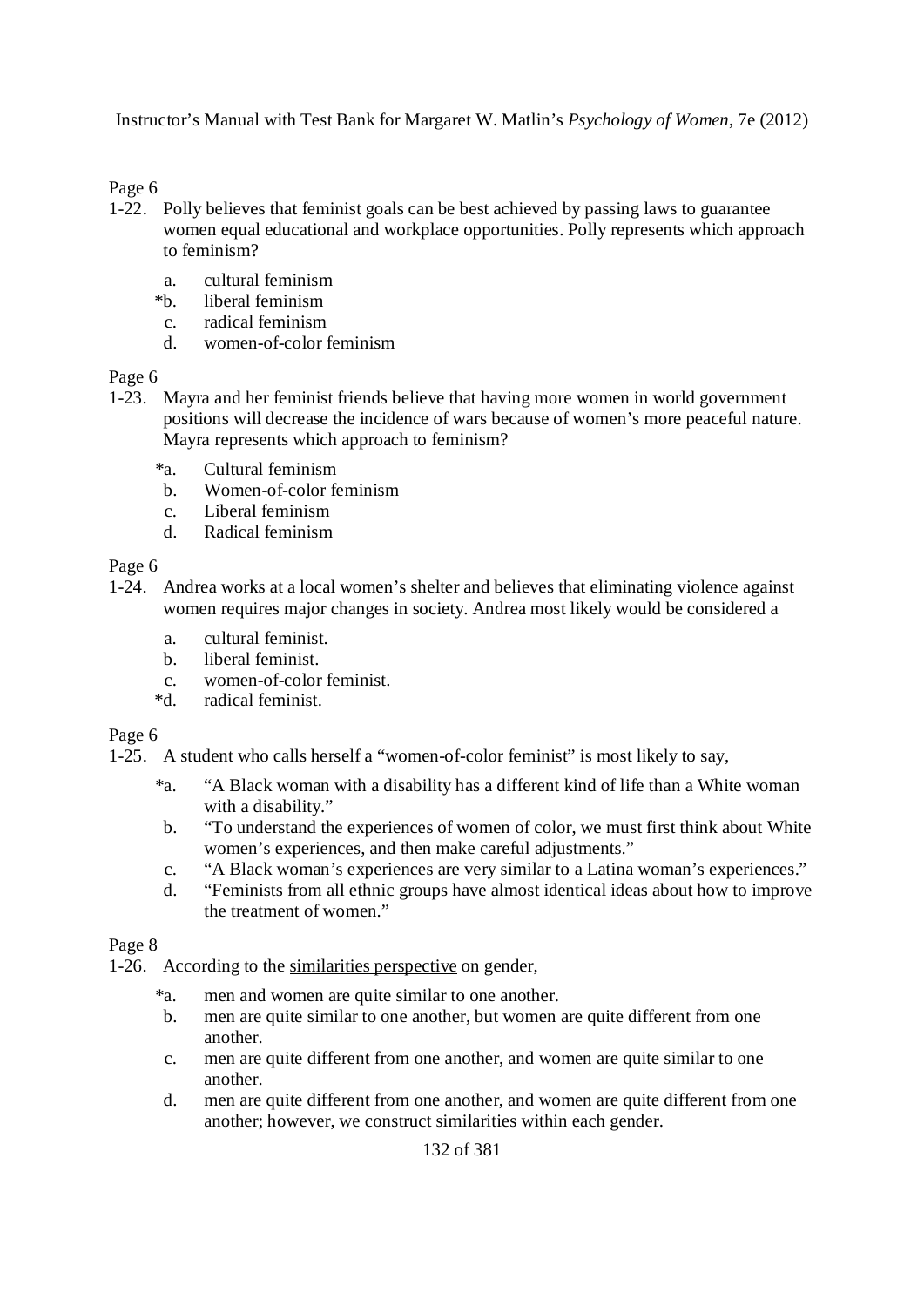#### Page 8

- 1-27. Suppose that you hear a lecture about gender, and the speaker emphasizes how each culture creates its own set of ideas about gender. Thus, our current conceptions about gender are not inevitable. Based on this information, which of the following approaches is the speaker most likely to support?
	- \*a. Social constructionism
	- b. The differences perspective
	- c. Cultural feminism
	- d. Essentialism

#### Page 8

- 1-28. Suppose that a professor is giving a lecture on aging. She says she will approach her topic from a social constructionist standpoint. This means that she is likely to emphasize that
	- \*a. our ideas about elderly people are often shaped by myths and stereotypes, rather than by objective observation of elderly people.
	- b. the behavior of elderly people is largely determined by biological processes.
	- c. the only way we can know about elderly people is by conducting research using well-controlled experimental methods.
	- d. we should take a practical viewpoint, applying our knowledge to construct helpful programs for elderly people.

#### Page 9

- 1-29. A feminist psychologist who emphasizes the differences perspective on gender is likely to
	- a. emphasize constructionist explanations.
	- b. point out the importance of stereotypes in shaping gender-related behavior.
	- c. point out that social forces are responsible for the current gender differences.
	- \*d. emphasize the importance of positive personality attributes that are typically associated with women, rather than men.

- 1-30. Several years ago, the wife of a prominent politician argued that women are naturally attracted to taking care of the home and the family, rather than achieving in the world of work. Which of the following terms describes this viewpoint?
	- a. Social constructionism
	- \*b. Essentialism
	- c. Liberal feminism
	- d. Radical feminism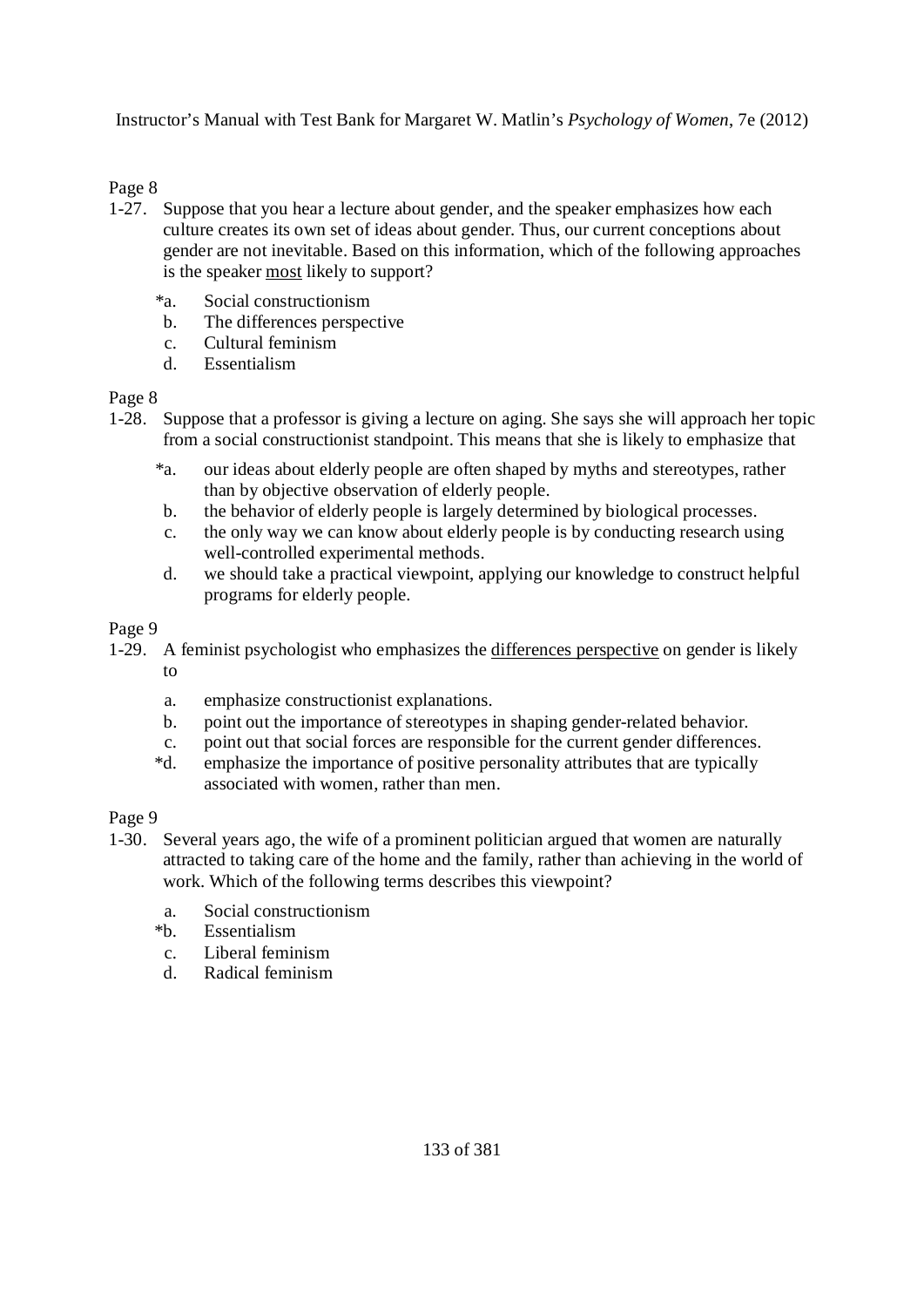#### Page 9

- 1-31. Suppose that you hear a lecture in which the female speaker says, "I will be exploring this topic from an essentialist perspective. Which of the following sentences would you be most likely to hear?
	- \*a. "Women have one characteristic in common with one another: a concern about the well-being of children."
	- b. "Gender differences may be large in the workplace but small in personal interactions."
	- c. "In the Western hemisphere, people have a view of gender that is very different from the view in the Eastern hemisphere."
	- d. "Gender differences are so small that they essentially have no practical significance."

#### Page 10

1-32. The discussion of the early origins of the psychology of women pointed out that

- a. the discipline advanced rapidly because of people's commitment to learning correct information about gender.
- b. several strongly supportive male psychologists helped to nurture this growing discipline.
- \*c. much of the early research on gender was influenced by biases that women were less competent than men.
- d. this research, in general, was remarkably free of sexist research strategies and conclusions.

#### Page 10

- 1-33. The psychologist Helen Thompson Woolley is known for
	- a. her early studies of the menstrual cycle.
	- b. her investigations of specific brain areas and intelligence.
	- \*c. her research showing similar intellectual abilities in men and women.
	- d. being the first woman to receive a PhD in psychology.

- 1-34. Early studies of gender comparisons in psychology
	- a. were all conducted by male researchers.
	- \*b. included research on the menstrual cycle.
	- c. established that men had superior mathematical abilities.
	- d. primarily focused on gender differences in nonverbal communication.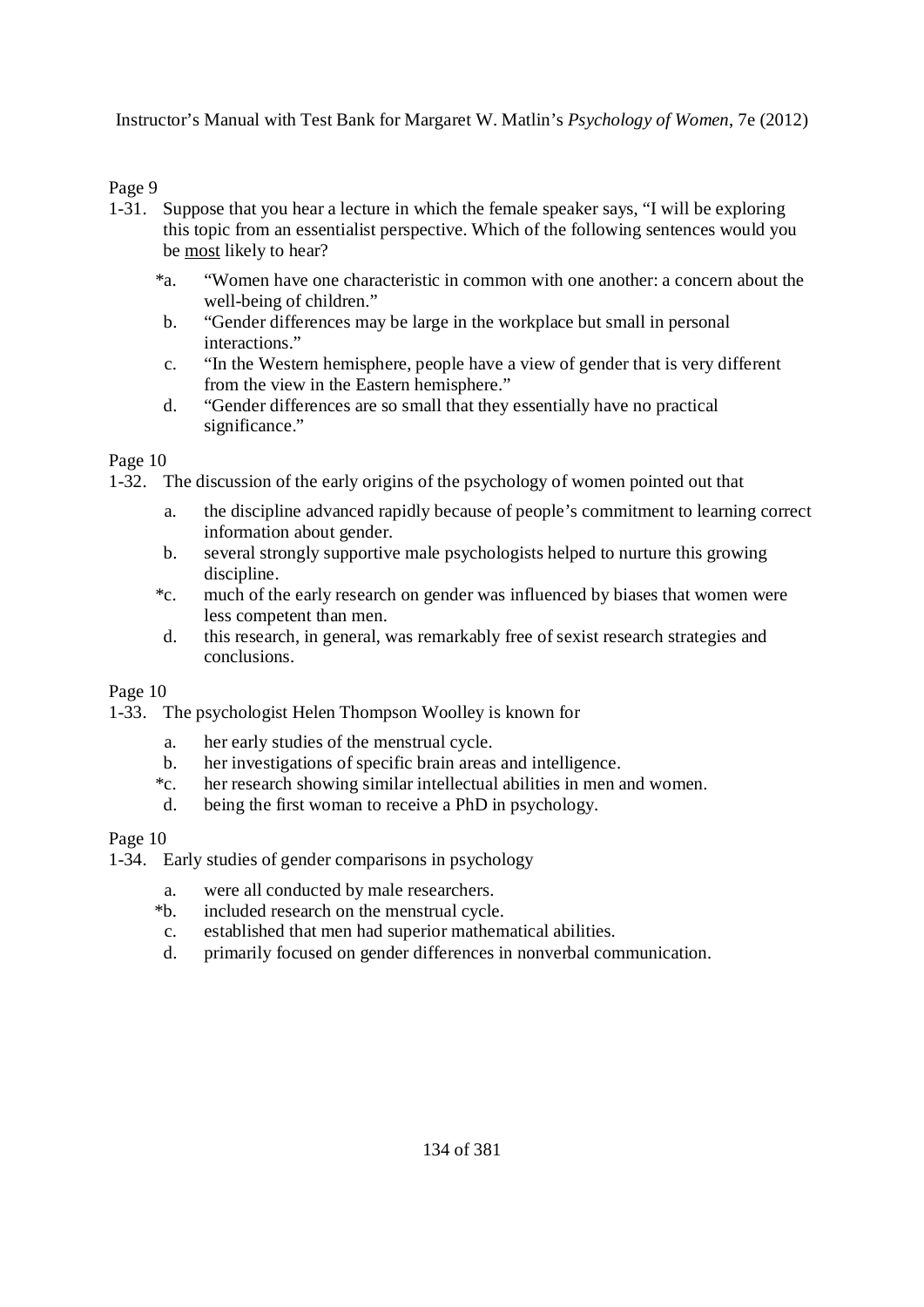## Page 10

1-35. Which statement is correct about the field of psychology of women?

- a. A strong interest in the psychology of women developed between the 1920s and 1960s.
- b. Despite political interest in women, research on the topic of psychology of women did not increase until about 1985.
- \*c. The interest in psychology of women was partly stimulated by the interest in feminism on college campuses.
- d. From the very beginning, researchers appreciated that the issue of gender was extremely complex.

Page 10

1-36. During the 1970s,

- a. books on the psychology of women were actually less available than they had been in the 1960s.
- \*b. researchers began to investigate many new questions about the psychology of women.
- c. researchers realized that the issue of gender was really much more straightforward than they had previously realized.
- d. most psychologists realized that women had difficulties because their situations were at fault.

Page 11

- 1-37. Research on women in the 1970s often explained the small number of women in some occupations by saying that the problem could be traced to
	- a. the situation, rather than women themselves.
	- \*b. women's lack of assertiveness and fear of success.
	- c. sexism within corporations, universities, and other institutions.
	- d. social constructionism, with respect to women's ability and motivation.

- 1-38. The current approach to the psychology of women is more likely than the approach during the 1970s to emphasize that
	- a. the similarities among women are much greater than the differences between them.
	- b. gender differences in salary can best be explained by women's lack of selfconfidence.
	- c. the most important distinction among people is gender; other factors such as social class and ethnic background are relatively unimportant.
	- \*d. gender is an extremely complex topic.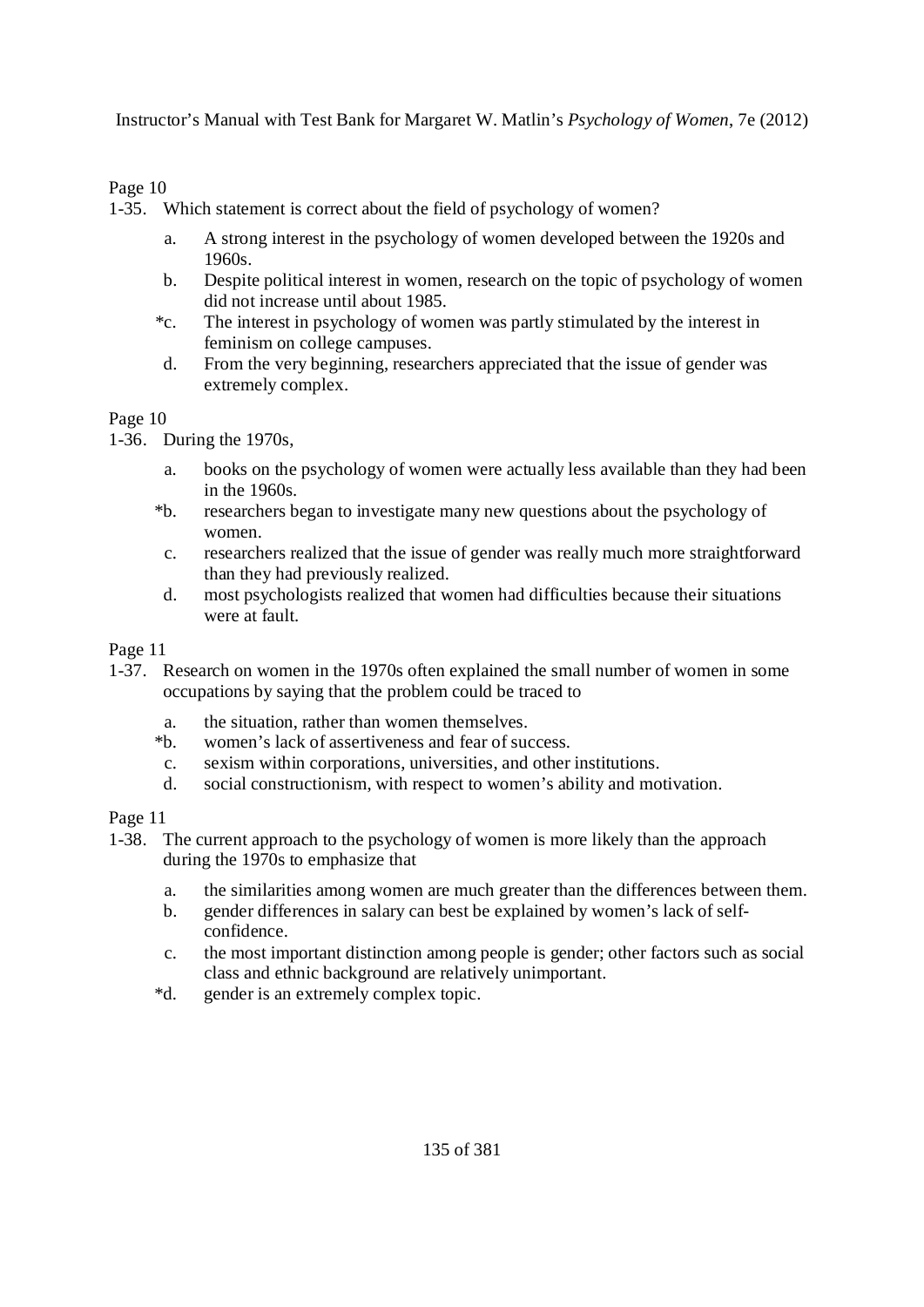## Page 12

1-39. Currently, the research on the psychology of women

- a. seems to be declining gradually.
- b. is mostly confined to psychology journals.
- \*c. is highly interdisciplinary in nature.
- d. tends to focus on discovering ethnic differences.

#### Page 12

1-40. Which of the following statements is the best summary of the current status of research in the psychology of women?

- \*a. One reason that research in psychology of women is challenging is that women's and men's lives today are different than they were in previous decades.
- b. Because so little research has been conducted, we cannot draw firm conclusions about most aspects of women's lives.
- c. Because so much research has been conducted, we can almost always draw firm conclusions about women's lives.
- d. Almost all of the information we know about women in the current era is identical to what we knew a decade ago.

Page 13

- 1-41. Which of the following examples does not illustrate the term "White privilege," as discussed by Peggy McIntosh?
	- a. White people can go to a bookstore and count on finding the writing of their race represented.
	- b. White people who take jobs with affirmative action employers do not need to worry about co-workers suspecting that they got their job because of their race.
	- c. A White person's body shape, hair style, or body odor are not generally seen as a reflection on their race.
	- \*d. White people may not feel safe walking in primarily Black neighborhoods in locations with low crime rates.

- 1-42. Which of the following students has the most accurate summary of the "White-as normative" concept?
	- a. Sam: "The most effective research on ethnicity has been inspired by noticing how other ethnic groups differ from the White majority."
	- b. Cynthia: "When researchers acknowledge the 'White-as-normative' concept, they appreciate that all other ethnic groups are similar to each other, but quite different from the White majority."
	- \*c. Scott: "The 'White-as-normative' idea means that White is considered to be the standard in our culture to which other ethnic groups are compared."
	- d. Midori: "According to the 'White-as-normative' concept, all other ethnic groups should try to maintain their own customs and beliefs."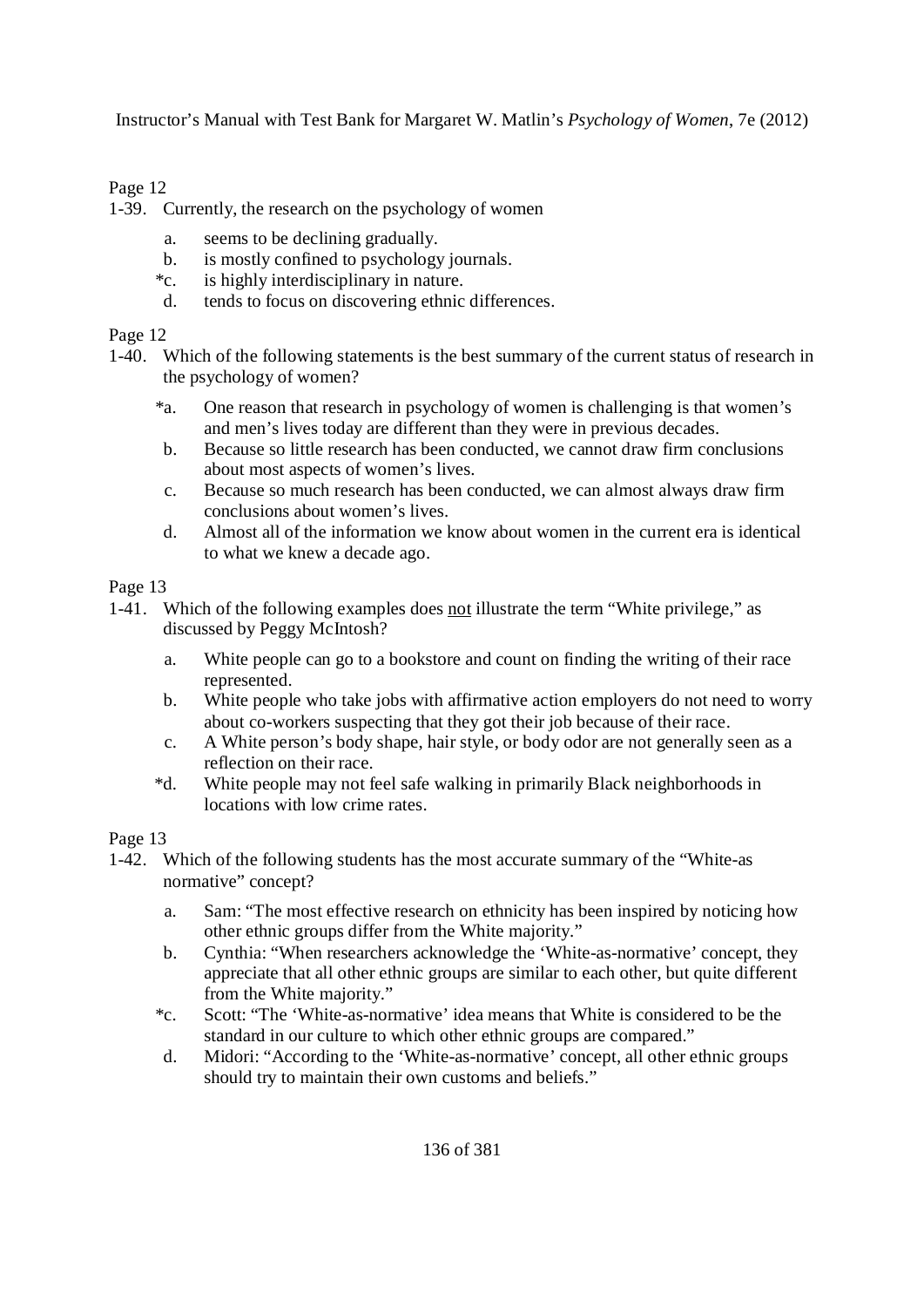#### Page 13

1-43. According to the concept of "White as normative,"

- \*a. White people often do not think that they belong to an ethnic group.
- b. Black people frequently compare themselves with White people.
- c. Asian people are more likely than White people to graduate from college.
- d. people from non-White ethnic groups think that "all White people look the same."

Pages 14-16

1-44. The discussion of Latinas and Latinos in your textbook points out that

- \*a. this ethnic group is currently the second largest in the United States.
- b. Mexican Americans believe that the terms Chicana and Chicano are very racist because these terms reject a connection with their Mexican heritage.
- c. the term Hispanic should be the preferred term, especially because it emphasizes the proud historical associations that Hispanic people have with Spain.
- d. the various Latina and Latino groups around North America share very similar values and cultural customs.

Pages 14-16

1-45. According to your textbook's discussion, Latinas and Latinos in the United States

- \*a. are currently the second largest ethnic group; European American people constitute the largest ethnic group.
- b. are more likely to be Puerto Rican than Mexican.
- c. are highly similar to one another, compared to White people.
- d. typically have little in common except for a family history of speaking Spanish.

Page 16

1-46. According to the current information about ethnic groups,

- a. Blacks are currently the second largest ethnic group in the United States; European Americans constitute the largest ethnic group.
- b. Blacks are likely to have arrived in the United States more recently than people in all other ethnic groups.
- \*c. there is a larger number of well-documented examples of racism for Blacks than for other ethnic groups.
- d. there is much greater salary discrimination for Blacks than for other ethnic groups.

- 1-47. According to your textbook's discussion of the terms Black and African American, the term Black is generally considered to be
	- a. a racist term.
	- \*b. a more inclusive, welcoming term.
	- c. a more specific term.
	- d. an outdated, old-fashioned term.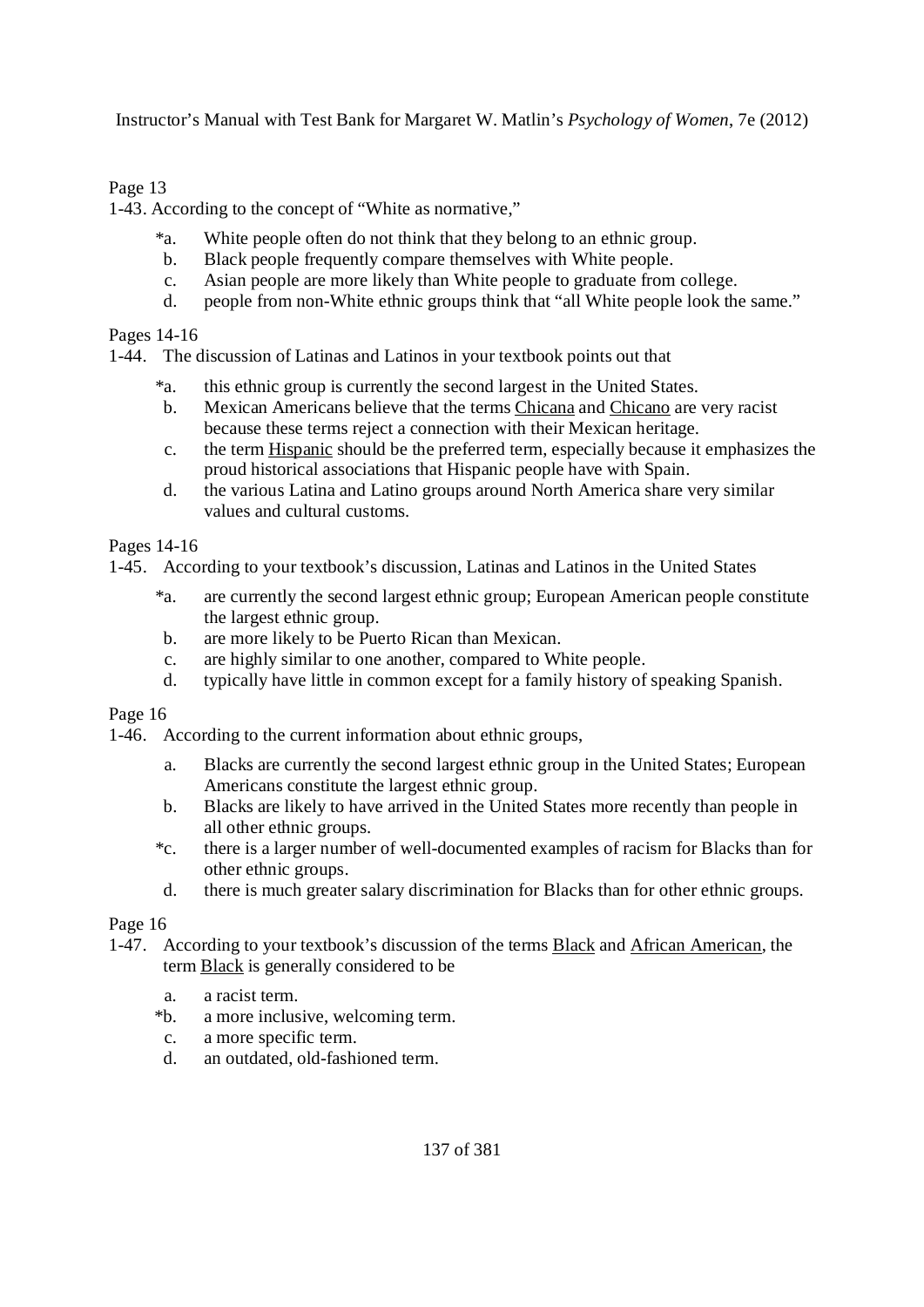## Page 17

1-48. According to the discussion about Asian American women,

- a. Asian American women rarely experience discrimination.
- b. Asian American women consistently earn higher salaries than European American women.
- c. Asian American women are actually less likely than European American women to earn a college degree.
- \*d. many Asian American women face stressful employment conditions, and they also experience ethnic stereotypes.

#### Page 17

1-49. According to the discussion of Asian American women in Chapter 1,

- \*a. Asian American women living in the United States are more likely than European American women to have completed a bachelor's degree.
- b. almost all employed Asian American women have professional careers.
- c. Asian American women are more likely than European American women to be perceived as natural leaders.
- d. Although Asian Americans come to the United States from many different cultures, they are highly similar in terms of education and employment patterns.

Page 17

1-50. An important characteristic of Native American and First Nations individuals is that

- a. their tribal languages are actually very similar to one another.
- \*b. they share a history of being invaded by North Americans who have European backgrounds.
- c. young people generally have little conflict with older relatives, regarding life decisions.
- d. the variability within any tribal group is very small.

#### Pages 15-18

1-51. According to your textbook's discussion of women of color,

- \*a. the United States currently has more Latina/o residents than Black residents.
- b. people who have recently immigrated to the United States from South America usually prefer to be called Chicanas or Chicanos*.*
- c. most Black people in the United States report that they have never experienced racism.
- d. because Asian Americans are considered the "ideal minority group," they seldom experience stereotyping based on their ethnic group.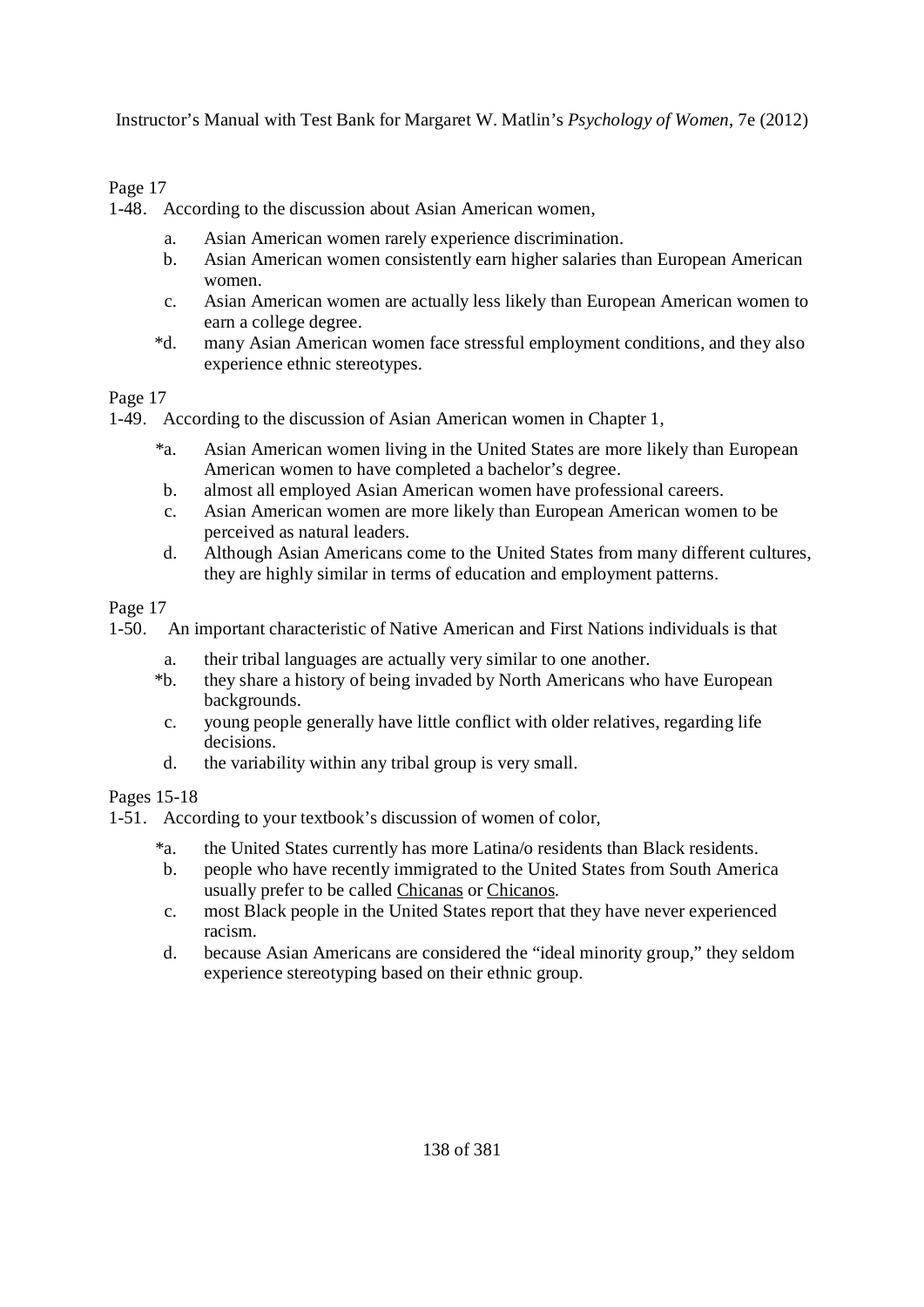#### Page 18

1-52. The text's discussion of ethnic groups indicates that

- a. members of any particular ethnic group generally share a large number of psychological characteristics.
- b. Asian Americans experience little discrimination.
- c. Native Americans may differ in geographic origin and history, but they all tend to share the same set of values.
- \*d. there is considerable variability within any ethnic group.

#### Page 18

1-53. Which of the following students' statements about ethnicity is correct?

- a. Jayne: "White men are more visible in the media than White women; however, Black women are more visible than Black men."
- b. Tareesha: "In general, Native Americans and Canadian First Nations people show less variability than do Asian Americans."
- c. Jim: "At present, the United States has more Black residents than Hispanic residents."
- \*d. Oleg: "When reading research findings about women of color, we need to remember that each ethnic group actually consists of many smaller subgroups."

#### Page 18

- 1-54. The research shows that biracial individuals
	- \*a. sometimes have an advantage because they can connect with more than one ethnic community.
	- b. typically feel rejected by all ethnic communities.
	- c. are considered to be White, even if one parent is from a non-White ethnic background.
	- d. have been studied more than any ethnic group other than Blacks.

- 1-55. The concept called "intersectionality" means that
	- a. a person's ethnic background is considered more important than his or her gender.
	- b. young adults must choose the dimension that is most important to them, for example, whether gender is more important than social class or sexual orientation.
	- \*c. people belong to many social categories, so a low-income Black woman may have different experiences from a low-income White woman.
	- d. people from only one ethnic category are more likely than biracial people to experience intersectionality.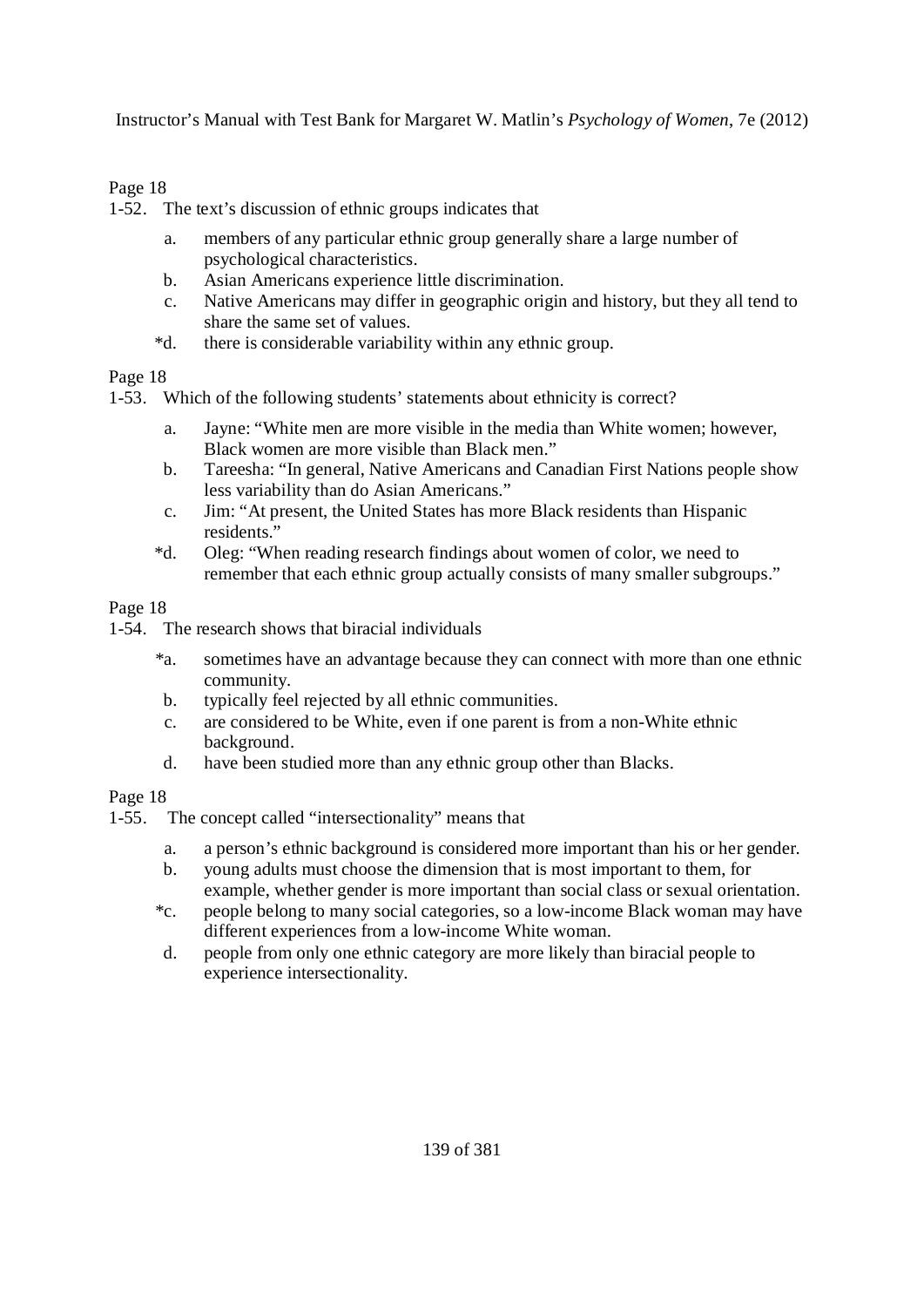Page 19

- 1-56. Which of the following students provides the most accurate summary of the discussion about US-centered nationalism?
	- a. Eric: "According to this concept, the United States is more likely than other countries to be very careful in its foreign policy."
	- \*b. Samantha: "People who approve of US-centered nationalism are likely to believe that the United States can make decisions involving another country, but this other country cannot make decisions involving the United States."
	- c. Raquel: "We should elect politicians who believe in US-centered nationalism, because this perspective is especially likely to promote world peace."
	- d. Mark: "Fortunately, most US residents are aware that other countries in the world should have the same rights that the United States has."

Page 19

- 1-57. Which of the following concepts is most similar to the concept of US-centered nationalism?
	- \*a. the "White-as-normative" concept
	- b. liberal feminism
	- c. the gender similarities position
	- d. gender as a subject variable

Page 22

- 1-58. Biases can influence research during the stage in which the hypothesis is formulated because
	- \*a. researchers may formulate their hypothesis using previous research that is actually unrelated to the idea they want to study.
	- b. this is the stage in which the interpretation of the data can be biased.
	- c. researcher expectancy is particularly likely to operate during this stage.
	- d. the formulation stage occurs at the end of the research process, when all these biases are especially powerful.

- 1-59. What is an operational definition?
	- a. an objective method of defining precisely what the distribution of power between women and men should be
	- b. a well-defined way of assuring that males and females are randomly selected from a population
	- \*c. a description of exactly how a variable in a study will be measured
	- d. the protocol used for operations on newborns with ambiguous genitals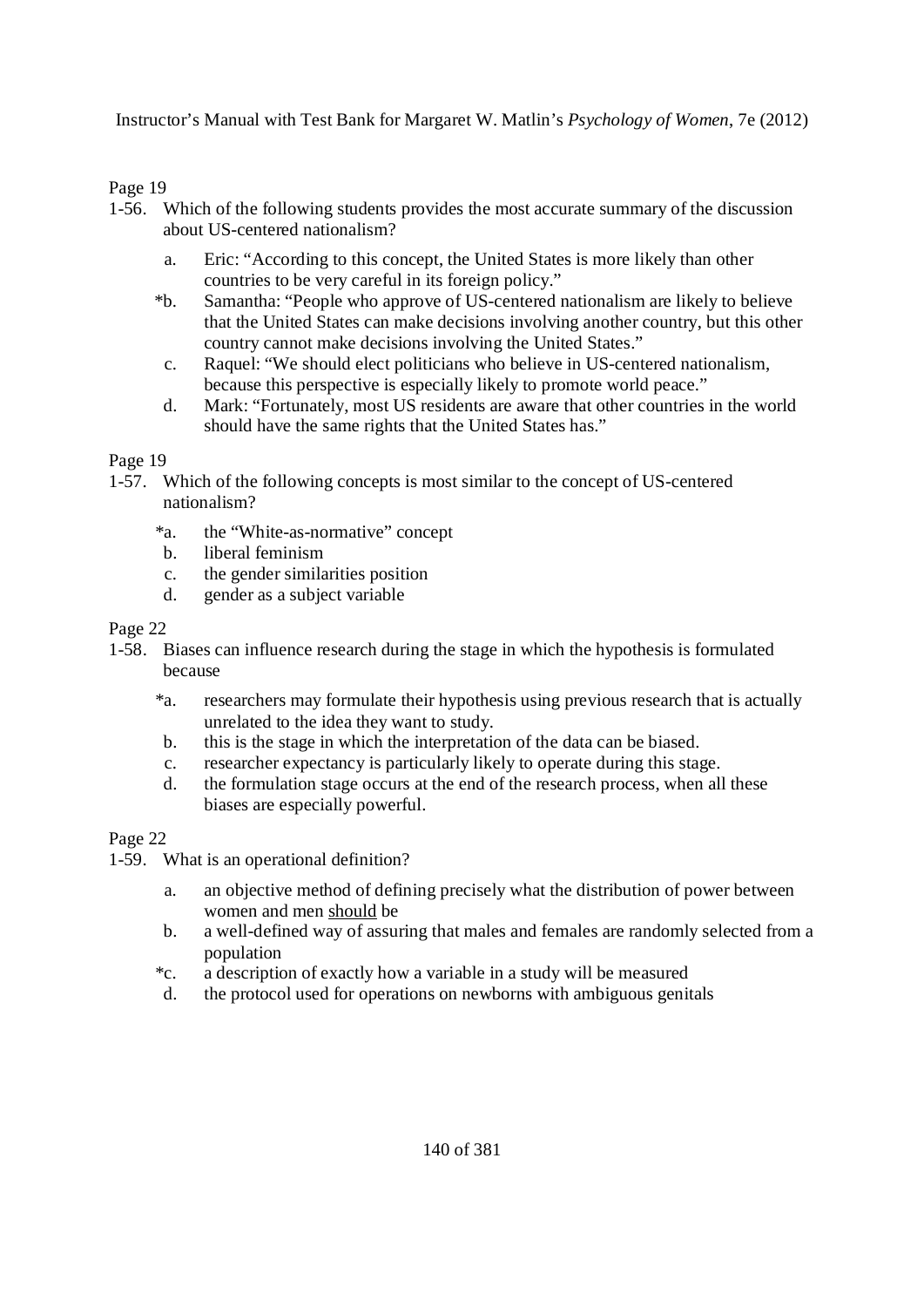#### Page 22

- 1-60. Your textbook discussed research methods in the area of psychology of women.
	- According to this discussion, the term "operational definition" describes
	- a. instructions about how to operate the appropriate equipment that will be used in the study.
	- \*b. how researchers measure the relevant variables.
	- c. specifications about the kinds of people who will participate in the study.
	- d. the specific methods that will be used to recruit participants.

#### Page 22

- 1-61. Operational definitions
	- a. tell a surgeon precisely how to perform an operation on abnormal external genitals.
	- \*b. may be important in determining the outcome of a study.
	- c. specify why the media prefer studies about gender differences, rather than studies about gender similarities.
	- d. are typically specified after the study has been completed.

#### Page 22

- 1-62. Suppose you read in a popular magazine that college males and college females were asked to rate themselves in terms of how much they help their friends who have problems. The average score for the females was higher than the average score for the males. What would you conclude?
	- a. Females are more helpful than males, at least in helping their friends.
	- b. Other people think that females are more helpful than males.
	- c. Researcher expectancy was undoubtedly responsible for the gender difference.
	- \*d. Females report that they help their friends to a greater extent than males report that they help their friends; however, males and females may not differ in their actual helpful behaviors.

Pages 22-23

- 1-63. Suppose that you are looking at your nephew's high-school psychology textbook, and it says that males are more aggressive than females. What would you conclude?
	- \*a. You would question the operational definition of aggression that the researchers had used.
	- b. You would be fairly confident that the results could not be explained by confounding variables.
	- c. You would be suspicious that the textbook writers focused on the studies that showed gender similarities, rather than those that showed gender differences.
	- d. You would know that the researchers had tested people from at least two ethnic groups.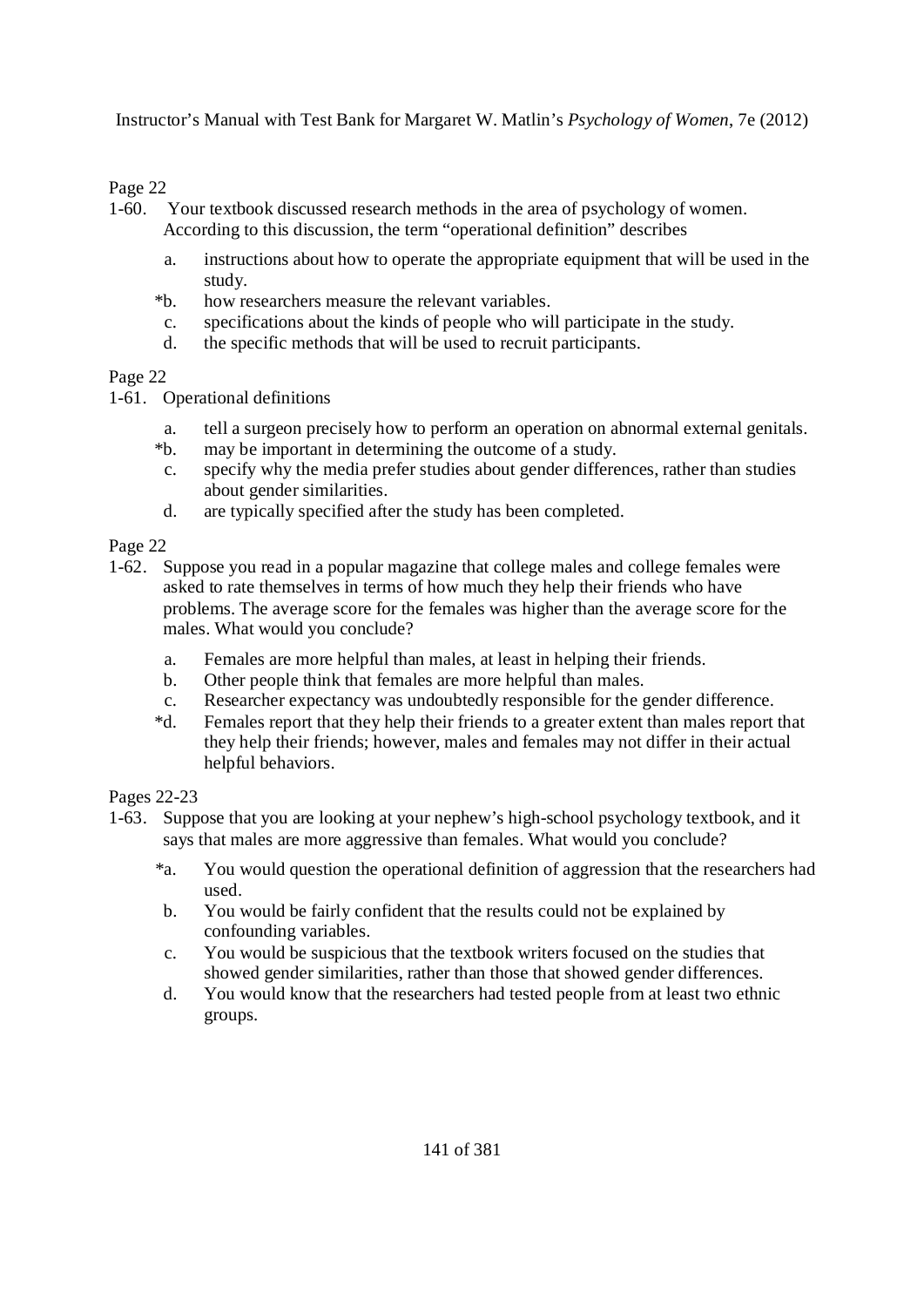Page 23

- 1-64. Which of the following statements describes a problem in conducting research about the psychology of women?
	- a. Researchers study women more often than men.
	- \*b. Psychologists typically do not conduct research with people who are economically poor or with people of color.
	- c. Psychologists have paid too much attention to research topics relevant to women (e.g., pregnancy) and too little attention to research topics relevant to men (e.g., aggression).
	- d. Most people are not especially interested in gender as a variable.

Page 23

1-65. According to the discussion of research methods, the gender of the researcher who will conduct a study is especially important because

- a. male researchers are more likely than female researchers to have biases against the female participants in the study.
- b. males are more likely than females to read too quickly through the instructions in the study.
- \*c. the participants may respond differently to a male researcher, compared to a female researcher.
- d. male researchers are more likely than female researchers to have a graduate degree in psychology.

Page 23

- 1-66. Suppose that a researcher wants to see which gender is most helpful, men or women. The researcher parks a car with a flat tire on a road and tallies the number of men and women who stop to help. What would be an example of one confounding variable in this study?
	- \*a. The men are more likely than women to be familiar with fixing a flat tire.
	- b. The gender of the participants cannot be accurately determined.
	- c. The operational definition of helping has not been specified with precision.
	- d. The results probably depend upon the amount of traffic that passes by.

- 1-67. Suppose that a research group wants to see whether a new educational program has an effect on children's bias against children of the other gender. In this study, the experimental group takes part in an educational program about gender, and the control group takes part in a different educational program. Which of the following factors—if true—would most likely be the confounding variable?
	- a. All of the children in both conditions are European American.
	- \*b. The children in the gender-program condition are about one year older than the children in the control condition.
	- c. No teacher has ever discussed any gender-related issues with the class.
	- d. The children all live in the suburbs of Chicago.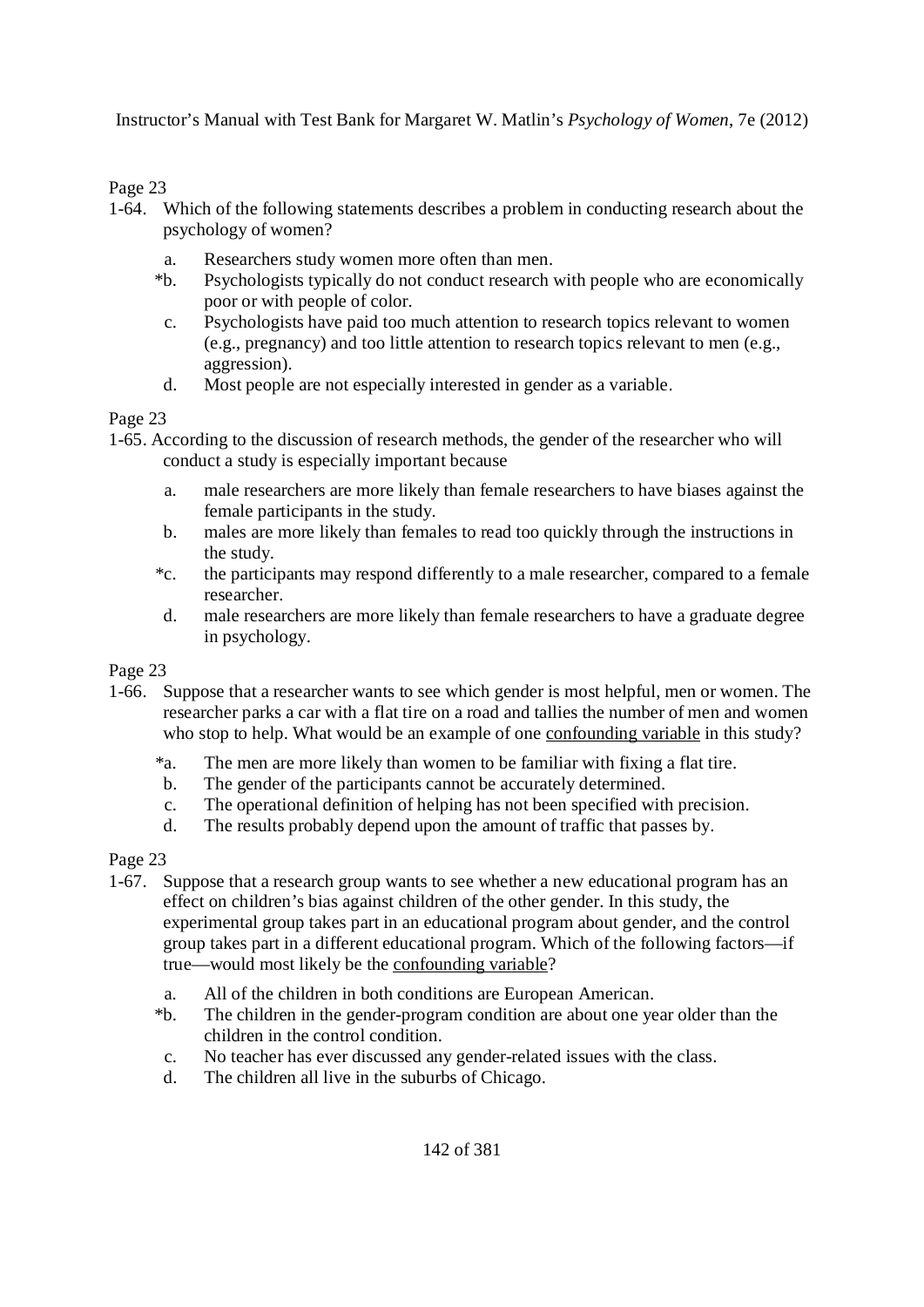## Page 23

- 1-68. Imagine that a group of researchers want to determine whether there are gender differences in people's definition of an ideal friend. They distributed an identical questionnaire to females in 2010 and to males in 2011. Which of the following would be a confounding variable in this study?
	- a. the gender of the participants
	- b. the items on the questionnaire
	- c. the operational definition of "friend"
	- \*d. the year in which the questionnaire was distributed

#### Page 23

- 1-69. A psychologist wants to compare heterosexual women with lesbian women with respect to the length of time a love relationship lasts. She decides to compare 100 heterosexual women who are married with 100 lesbians who are currently in a love relationship. Without knowing anything more about this study, what might you suspect to be an important confounding variable?
	- a. The dependent variable is not clearly specified.
	- \*b. The heterosexual women are in a legally "sanctioned" relationship, whereas the lesbian women are not.
	- c. The study includes no male participants.
	- d. It is difficult to recruit participants for a study like this.

#### Page 24

- 1-70. How might researcher expectancy be important in research studying whether women prefer a new method of childbirth preparation to a standard method of childbirth preparation?
	- a. Women tend to prefer a change in procedure, rather than a method that is regarded as old-fashioned.
	- b. The public may expect an established method to be more effective.
	- \*c. The researchers' enthusiasm about the new method may influence the women's responses.
	- d. The researcher may expect that the new method will create greater individual differences in reactions to childbirth.

- 1-71. Researcher expectancy is a problem because
	- a. researchers are much more likely to expect gender differences in cognitive ability than gender differences in social behavior.
	- \*b. researchers' stereotypes may influence the way that the participants respond.
	- c. it reduces the probability of finding results that have practical significance.
	- d. it reduces the number of confounding variables.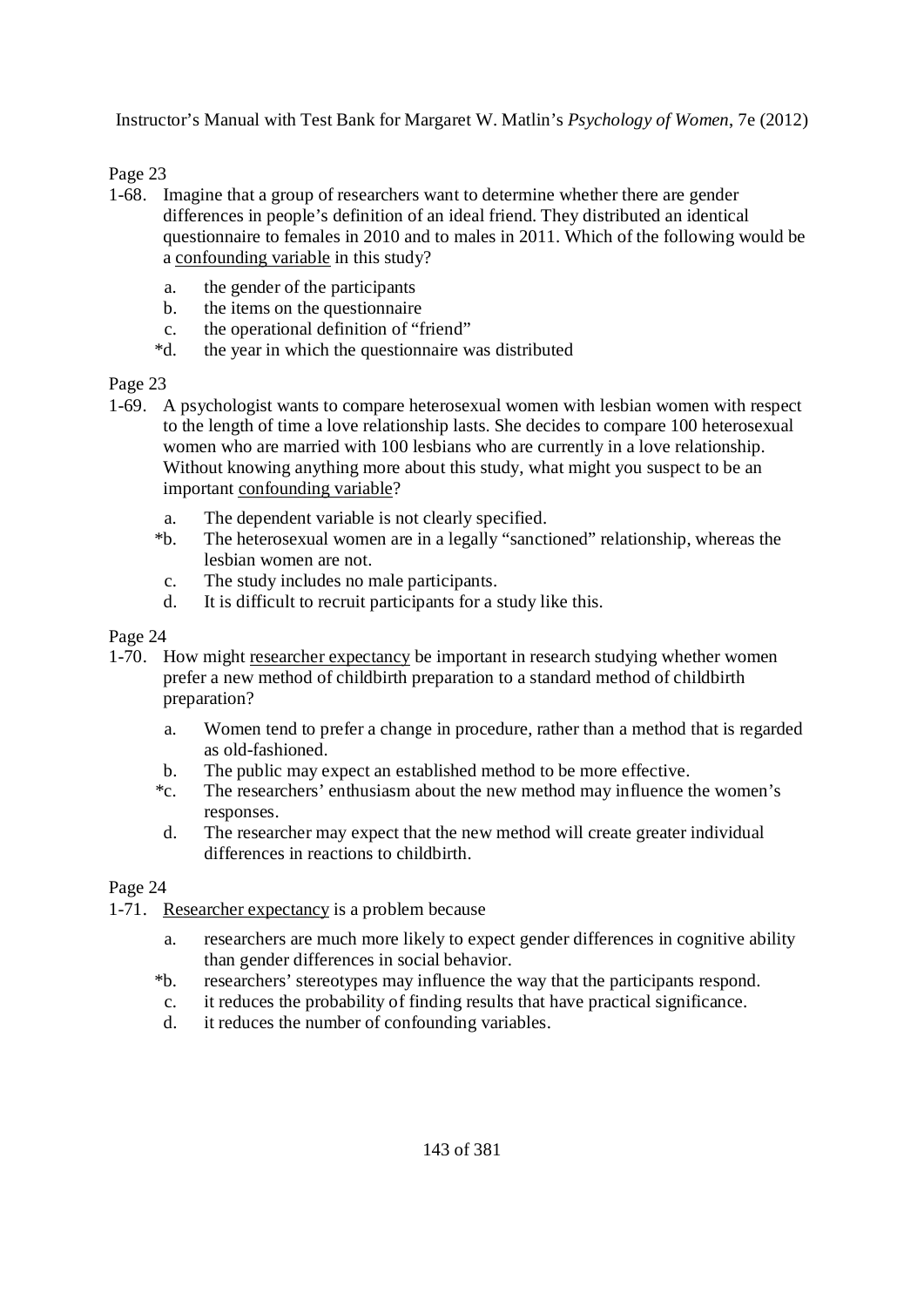## Page 24

- 1-72. Which of the following statements is correct regarding expectancy effects in research on the psychology of women?
	- a. In most cases, careful precautions can make researchers unaware of the gender of the participants, so that researcher expectancy is less likely to operate.
	- b. Although researchers' expectancies may influence the results, the participants' expectancies generally have little impact on the results.
	- c. Because most of the research in psychology involves people reporting their reactions to something, participants' expectancies usually cannot influence the results.
	- \*d. Because the researchers have grown up in a stereotyped society, their ratings of males and females may not be objective.

#### Page 24

- 1-73. Suppose that you read about a study in which the results are statistically significant. You would conclude that
	- a. a group of statisticians inspected the results and concluded that the study had been carefully conducted.
	- b. the differences are likely to have important consequences, outside the research laboratory.
	- c. the results did not appear to have any confounding variables.
	- \*d. the differences between the groups probably did not occur just by chance.

## Pages 24-25

- 1-74. Suppose that you are reading a newspaper article claiming that men and women differ significantly on a new test of creativity. As you read more closely, you realize that the males' average was 101, one point higher than the females' average of 100. What would you conclude?
	- a. The results probably did not really reach statistical significance.
	- \*b. The results probably have little practical significance.
	- c. The study probably tested a small number of males and females.
	- d. The results can be generalized to people living in other geographic regions.

## Pages 24-25

- 1-75. Suppose that you read a study in which 5,000 male workers and 5,000 female workers are asked about the number of days of work they missed last year. Imagine that males miss an average of 7.2 days and females miss an average of 7.3 days, and the difference is statistically significant. What would be an important criticism of this study?
	- a. Statistical significance is not important when we are considering such large sample sizes.
	- \*b. The difference probably has no practical significance.
	- c. The sample was probably not large enough.
	- d. The study was probably very carefully conducted, because those two means are so similar.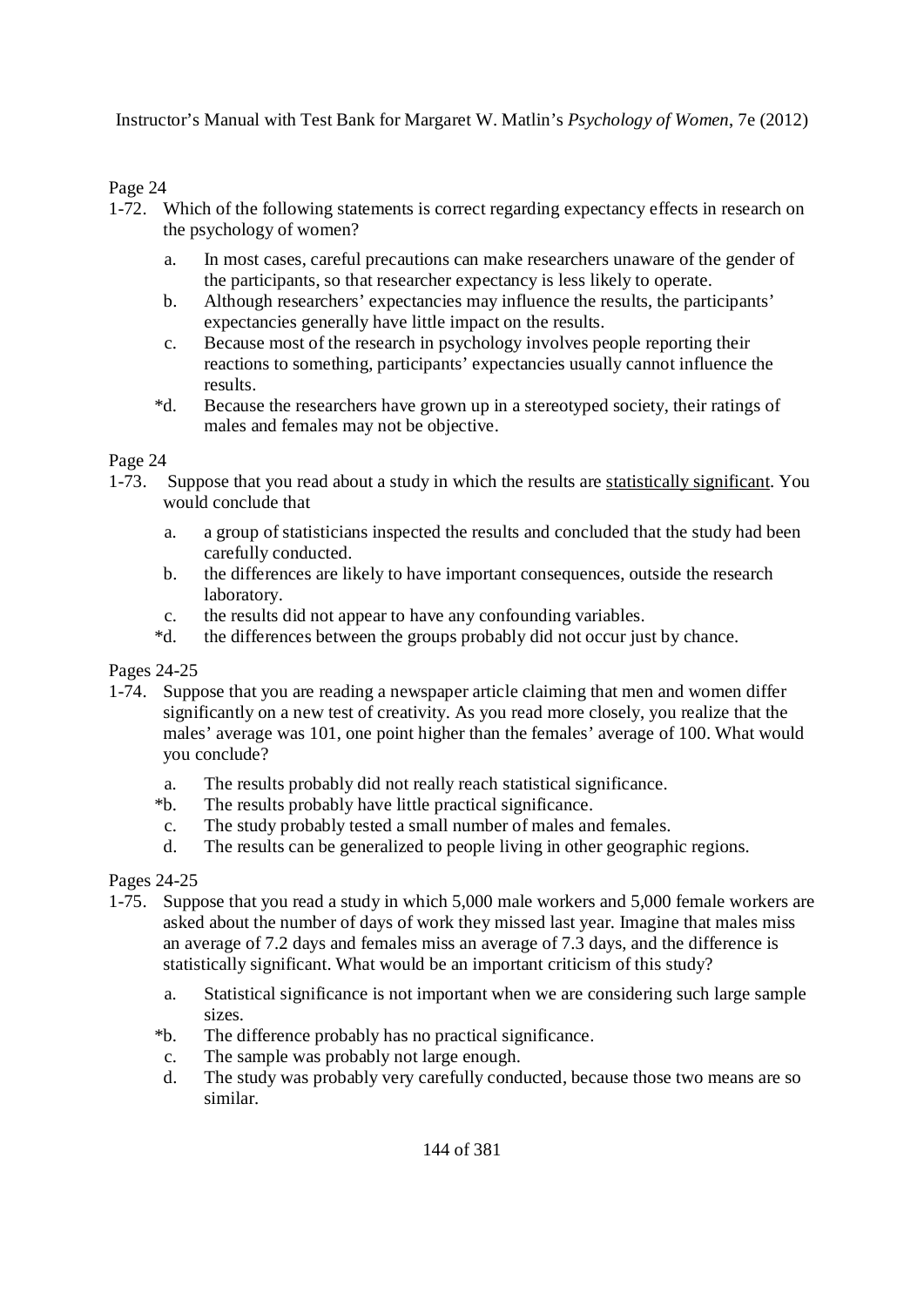#### Pages 24-25

- 1-76. Suppose that some researchers are writing up the results of their study, and they are reporting their interpretation of the data from an experiment. At this stage, they are likely to introduce bias if they
	- \*a. discuss only statistical significance and ignore practical significance.
	- b. are influenced by researcher expectancy.
	- c. emphasize practical significance far more than statistical significance.
	- d. try to eliminate confounding variables.

#### Page 25

- 1-77. Imagine that you are reading about a study that showed a positive correlation between the number of math courses that college women had completed in high school and their grades in a college course in statistics. You can safely conclude that
	- a. their previous experience with math courses probably prepared them for the statistics course.
	- \*b. students who completed an above-average number of high school math courses are likely to earn an above-average grade in a college statistics course.
	- c. students who are smart enough to complete many math courses in high school are likely to be smart enough to good grades in a college statistics course.
	- d. students who develop good study habits in high school are likely to use those same study habits in college.

#### Page 26

- 1-78. Which statement is correct regarding how bias can be introduced when research findings are communicated?
	- \*a. Gender similarities tend to be underrepresented in publications.
	- b. Journal editors usually prefer to publish studies that demonstrate gender similarities on a particular characteristic.
	- c. The popular press and introductory psychology textbooks typically prefer to emphasize studies in which women perform better than men.
	- d. The popular media usually emphasize social constructionism.

- 1-79. According to your textbook, a research project should be called "gender comparisons in mathematical ability," instead of "gender differences in mathematical ability." The reason for this preference is that the title "gender comparisons"
	- a. implies that the researchers have eliminated all possible confounding variables.
	- b. implies that the researchers favor cultural feminism, rather than liberal feminism.
	- \*c. focuses on both differences and similarities.
	- d. focuses on essentialism rather than on social constructionism.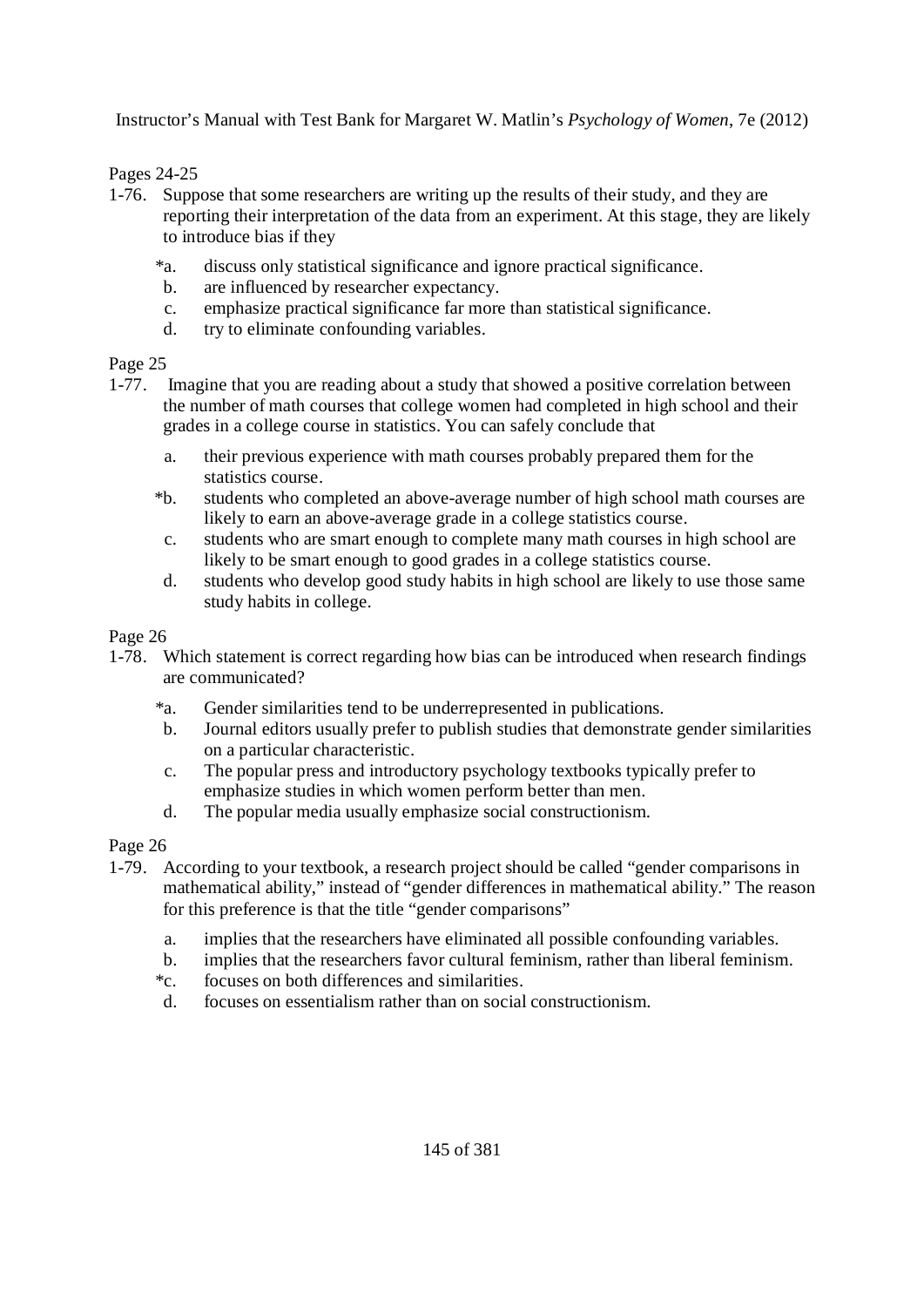Page 26

- 1-80. Suppose you have just conducted a study about the psychological characteristics of males and females. If you want to report these findings, which term would be most preferable in your title?
	- \*a. Gender comparisons
	- b. Sex comparisons
	- c. Gender differences
	- d. Sex differences

Page 26

- 1-81. According to Chapter 1 of your textbook, newspapers and magazines often provide a distorted version of the research on gender. Which of the following statements is correct regarding this issue?
	- \*a. The media may imply that research conducted on animals can easily be generalized to humans.
	- b. The media rely too much on research, and not enough on women's personal stories.
	- c. The media usually represent gender differences as being smaller than they actually are.
	- d. The media emphasize practical significance more than they emphasize statistical significance.

## Page 27

- 1-82. Imagine that you are reading a popular news magazine, and you discover a headline that says, "Large sex differences found in math test scores." Which of the following would be the best way to adopt a critical-thinking approach to this article?
	- \*a. Try to think about other explanations for the reported evidence.
	- b. Determine whether the results are consistent with your own observations.
	- c. Notice whether the research has been conducted by a male or a female.
	- d. Make sure that the article discusses statistical significance.

- 1-83. Critical thinking about research in the psychology of women requires
	- a. trying to make certain that the research has the maximum possible number of confounding variables.
	- b. being confident that the results are consistent with your own personal experiences.
	- \*c. considering alternative interpretations.
	- d. making sure that the results of the research match the researchers' original hypotheses.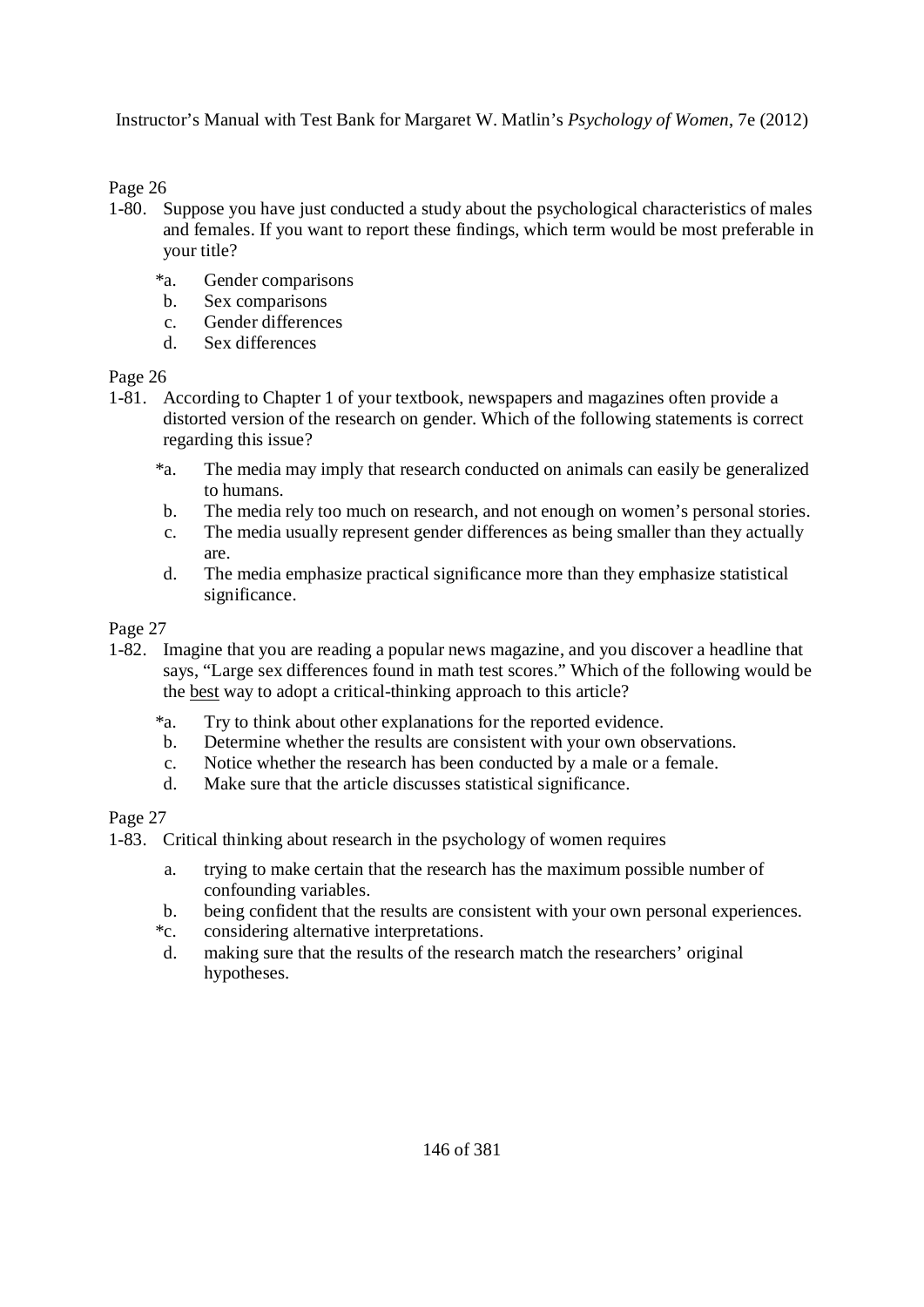Page 27

- 1-84. Which of the following is not a requirement of the critical thinking approach to research on the psychology of women?
	- a. Ask good questions.
	- b. Examine the evidence.
	- c. Suggest alternative explanations.
	- \*d. Ask whether the results are consistent with the psychological characteristics of people you know.

Page 27

- 1-85. One of the challenges to persuading people to think critically about information on gender is that
	- a. people generally give too much weight to experimental research.
	- \*b. people often consider emotional evidence to be equivalent to research evidence.
	- c. people are often reluctant to generalize from individual self-reports.
	- d. people are often unwilling to accept what they see and hear.

Pages 28-29

- 1-86. What is one general conclusion in your textbook, concerning psychological gender comparisons?
	- a. In general, gender differences are larger than most people suspect.
	- b. If gender differences are found, they are very likely to appear in all situations.
	- \*c. Gender similarities are generally more likely than gender differences.
	- d. Gender differences appear to be larger in the studies conducted since 2000 than in the earlier studies.

Page 29

- 1-87. Theme 1 in your textbook emphasizes that psychological gender differences are relatively small. One implication of this theme is that
	- a. this theme supports the essentialist perspective.
	- b. our genetic backgrounds are more important than the way we were raised.
	- c. gender as a subject variable is extremely important.
	- \*d. researchers may find gender differences in some conditions, but not in other conditions.

Page 29

1-88. Researchers are especially likely to discover gender similarities when

- a. people rate themselves on a particular characteristic.
- b. people know that other people are evaluating them.
- c. men and women are in a real-life setting.
- \*d. researchers are recording people's behavior objectively.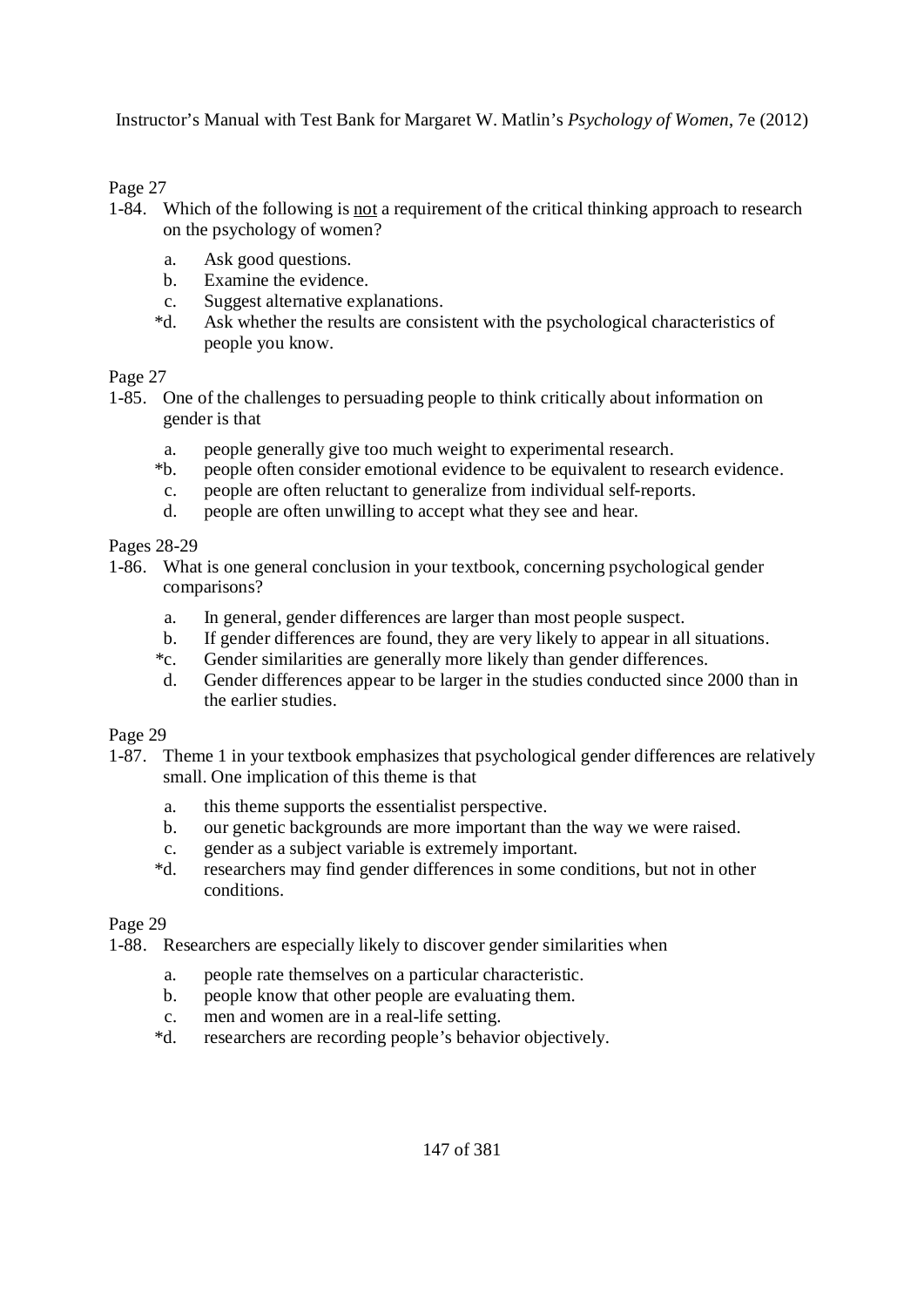#### Page 29

- 1-89. Which kind of situation is likely to encourage the finding that the genders are psychologically similar?
	- \*a. a situation in which behavior is recorded objectively
	- b. a real-life setting, such as a shopping mall
	- c. when people are aware that they are being observed
	- d. when people report about their customary activities

#### Page 29

- 1-90. Imagine that a group of psychologists is conducting research on aggressiveness. The gender differences are likely to be the largest when
	- \*a. the study is done at a location in the community, rather than in a laboratory.
	- b. the researchers record the behavior objectively, rather than asking the participants to rate themselves.
	- c. people are not aware that researchers are evaluating them.
	- d. we study elderly people, rather than young adults.

#### Page 29

- 1-91. Generally, gender differences are most likely to be found when
	- a. behavior is recorded objectively.
	- b. people are observed in laboratory settings.
	- c. high-school students are studied, rather than older adults.
	- \*d. people know that they are being evaluated by others.

#### Page 29

- 1-92. Which of the following journal titles examines gender as a subject variable, as opposed to gender as a stimulus variable?
	- \*a. "Gender Comparisons in the Use of Dirty Words"
	- b. "A Comparison of Catholic Feminist Women and Catholic Traditionalist Women"
	- c. "How People Rate Male and Female Drivers"
	- d. "Stereotypes About Male and Female Athletes"

- 1-93. If a study finds that people respond significantly differently to women than they do to men, we could conclude that
	- a. gender as a subject variable is significant.
	- b. gender as a confounding variable is significant.
	- \*c. gender as a stimulus variable is significant.
	- d. gender as a dependent variable is significant.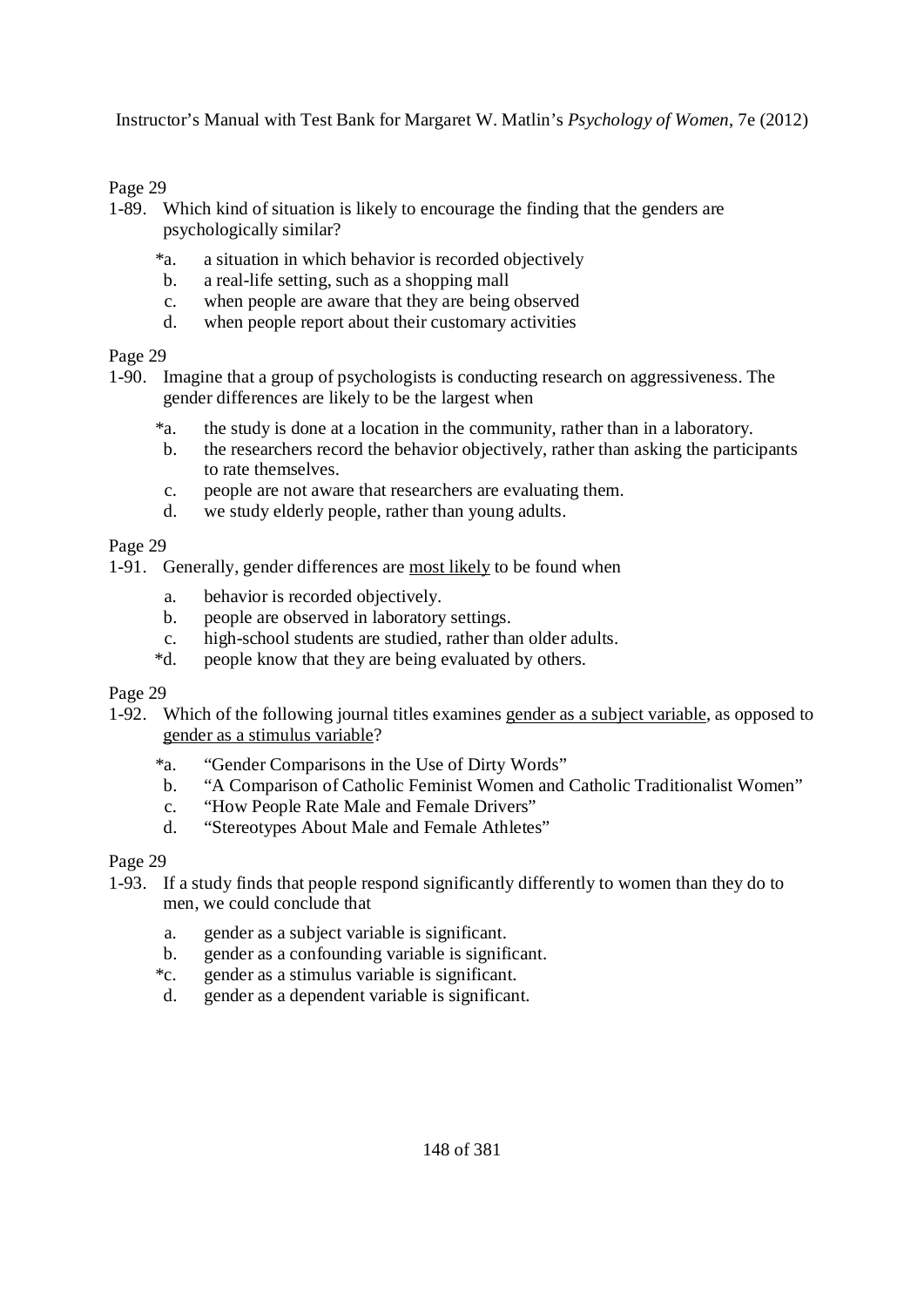Page 29

- 1-94. Suppose that researchers want to see whether people judge baby boys to be smarter than baby girls. These researchers are focusing on
	- a. gender as a subject variable.
	- \*b. gender as a stimulus variable.
	- c. the theme that individual differences are large when we consider people's ideas about gender.
	- d. the theme that boys and men are more visible than girls and women.

Page 30

- 1-95. A speaker at a lunch for owners of small businesses says to the audience, "Here's a story you can tell your wives." This situation would be an example of
	- a. gender as a subject variable.
	- b. large individual differences.
	- \*c. androcentric bias.
	- d. a confounding variable.

Page 30

1-96. Which of the following is an example of androcentrism?

- a. The advertisements for dishwasher detergents show more women than men doing the dishes.
- b. There are more television programs about Blacks than about Latinas/os.
- c. People are likely to believe in gender differences, even for characteristics that show gender similarities.
- \*d. When doctors are deciding whether a person has a medical problem, they use a list of symptoms that are usually found in men, rather than in women.

Page 30

- 1-97. If a psychology professor says that a textbook is "androcentric," you would be likely to see
	- \*a. words such as "chairman" and "mankind."
	- b. research focusing on the similarities perspective, rather than the differences perspective.
	- c. an emphasis on social constructionism.
	- d. an emphasis on social class and racism.

Pages 30-31

1-98. What does your textbook conclude about how women differ from one another?

- a. In general, women are remarkably similar to one another in their psychological characteristics.
- b. In general, women respond similarly to important biological events in their lives.
- c. In general, women are similar to one another in their preferences and life choices.
- \*d. In general, women show wide variation from one another.